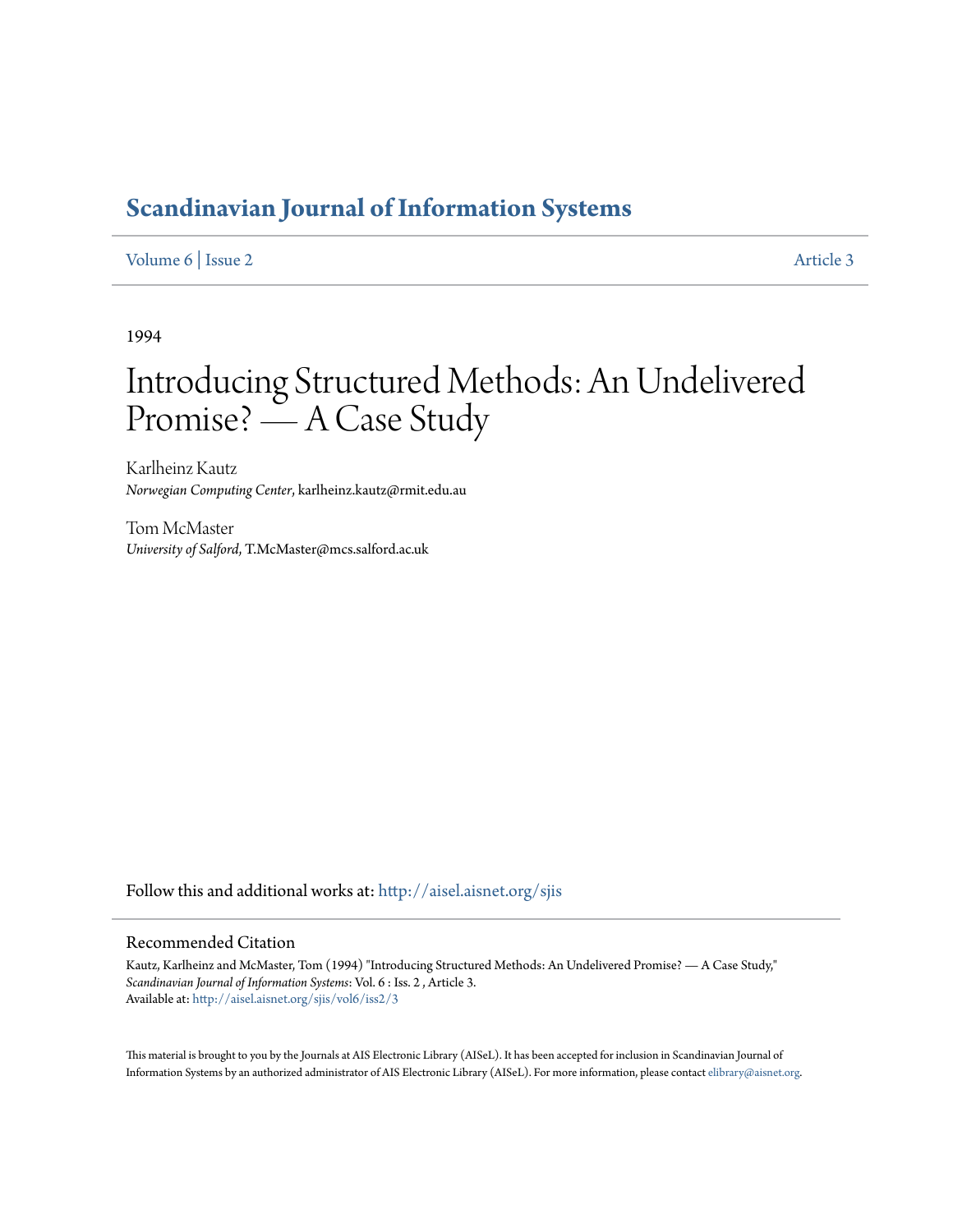# **Introducing Structured Methods: An Undelivered Promise? — A Case Study**

# **Karlheinz Kautz**

*Norwegian Computing Center P.O. Box 114 Blindern, N-0314 Oslo, Norway Karl.Kautz@nr.no*

## **Tom McMaster**

*Department of Mathematics and Computer Science at University of Salford Salford, M5 4WT, England T.McMaster@mcs.salford.ac.uk*

#### **Abstract**

*Structured methods for the development of computer-based systems have been promoted for more than 20 years. This paper takes its starting point in the question why structured methods are still not in wide spread use. We focus on the role the introduction process of a method and its context in an organisation plays for this problem and present an empirical case study of an attempt to take a structured method into use in the IT Unit of a U.K. public sector organisation. A framework consisting of interdependent key factors is used to structure the presentation of the case. Based on the analysis of the interplay of these factors, recommendations for the improve-* *ment of method introduction are given. Some of these recommendations have a more general character, and some are directed in particular towards the organisation under consideration. They do not offer a guaranteed prescription for success, but we feel that they have some value in that they may help to promote the further diffusion of structured development methods.*

Keywords: *structured methods, introduction and diffusion of software devlopment methods, organisational and social aspects of system development.*

© Scandinavian Journal of Information Systems, 1994, 6(2):59–78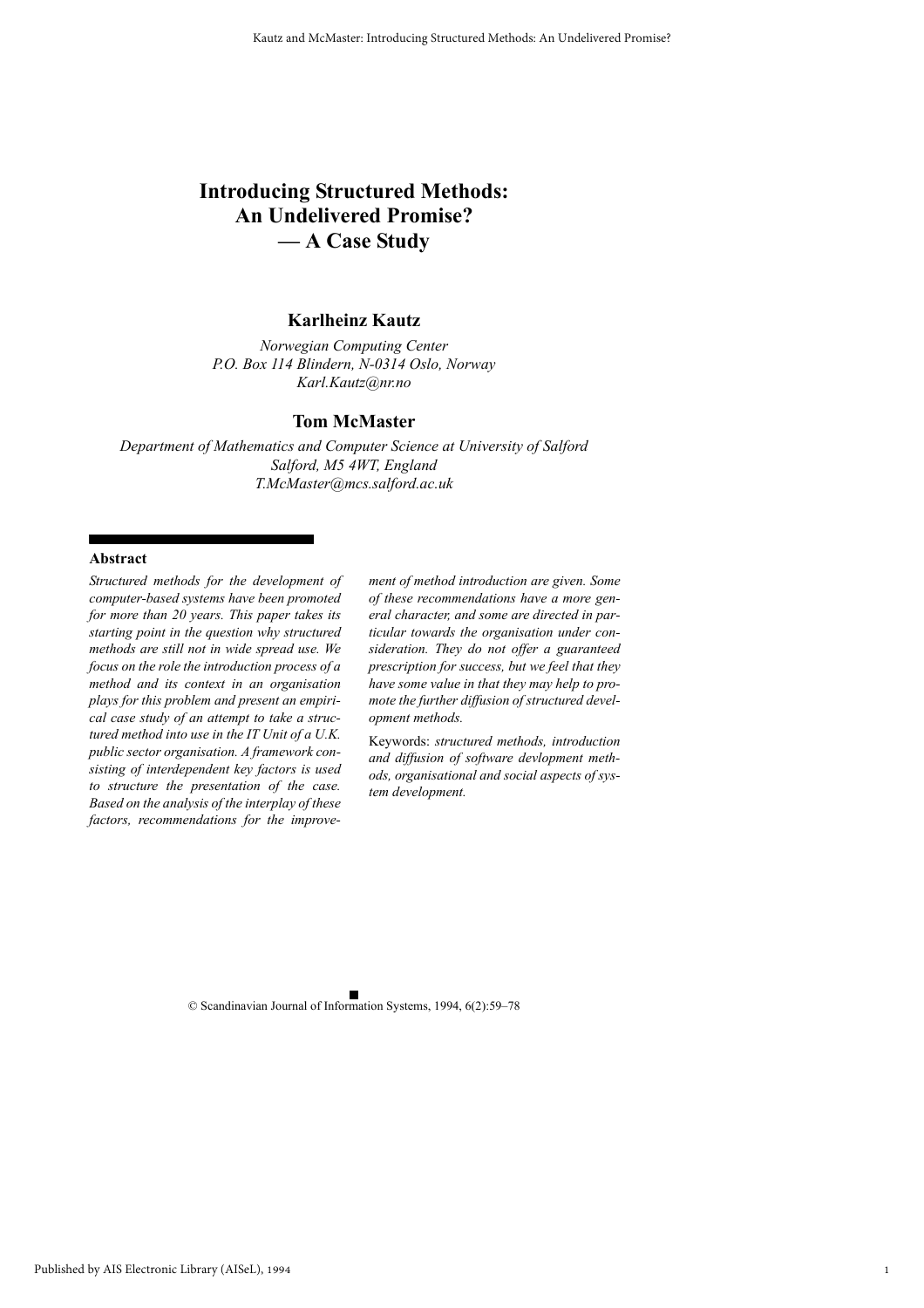#### **1. Introduction**

Structured methods for the analysis and design of computer-based systems have now been promoted for more than 20 years. They consist by and large of a mixture of guidelines, techniques and representational formalisms for the approach to, and structured completion of system development activities. Many of the organisations which deal with the design and construction of computer-based systems, apply structured system development methods with varying degrees of success and there are still a great many system developers who do not use structured methods at all, though some of these have attempted to introduce methods into their work practices. Where some organisations may have found increased benefits from the adoption of such methods, others have met only with dismay and failure.

This paper takes its starting point in the question why structured methods are still not in wide spread use. We are interested in the role the introduction process of a method into an organisation plays in this context. This view goes beyond looking at the mere features of a method and their use in a lab as well as in a commercial environment, but naturally covers the initial use of a method by the system developers in an organisation.

The paper presents an empirical case study of an attempt to take a structured method into use in the IT Unit of a U.K. public sector organisation. The investigation builds largely up on interviews conducted with the stakeholders involved in the introduction process. A framework consisting of interdependent key factors is used to structure the presentation of the case. Based on the analy-

sis of the interplay of these factors, recommendations for the improvement of method introduction processes are given. Some of these recommendations have a more general character, and some are directed in particular towards the organisation under consideration. They do not offer a guaranteed prescription for success, but nevertheless we feel that they have some value in that they may support future introduction processes of system development methods.

The paper is structured as follows: Section 2 introduces the background and related work of the study. Section 3 explains the research framework which is based on research into the introduction of information systems. Section 4 gives a critical appraisal of the research approach chosen; both aspects of case studies and interviews as techniques to collect data are discussed. Section 5 then contains the case itself, the attempt to introduce a structured method into the IT Unit of a U.K. public sector organisation. Section 6 comprises the discussion of the case and the presentation of the recommendations. Section 7 finally contains some conclusions summarizing the results of the investigation.

#### **2. Background and related work**

In an article published in Datamation, Yourdon (1986) states that approximately 90% of the world-wide professional data processing community is at least superficially familiar with the basic concepts of structured methods. He continues, however, that only 10% of the dporganisations in North America practice structured techniques in a disciplined way. He gives three main reasons for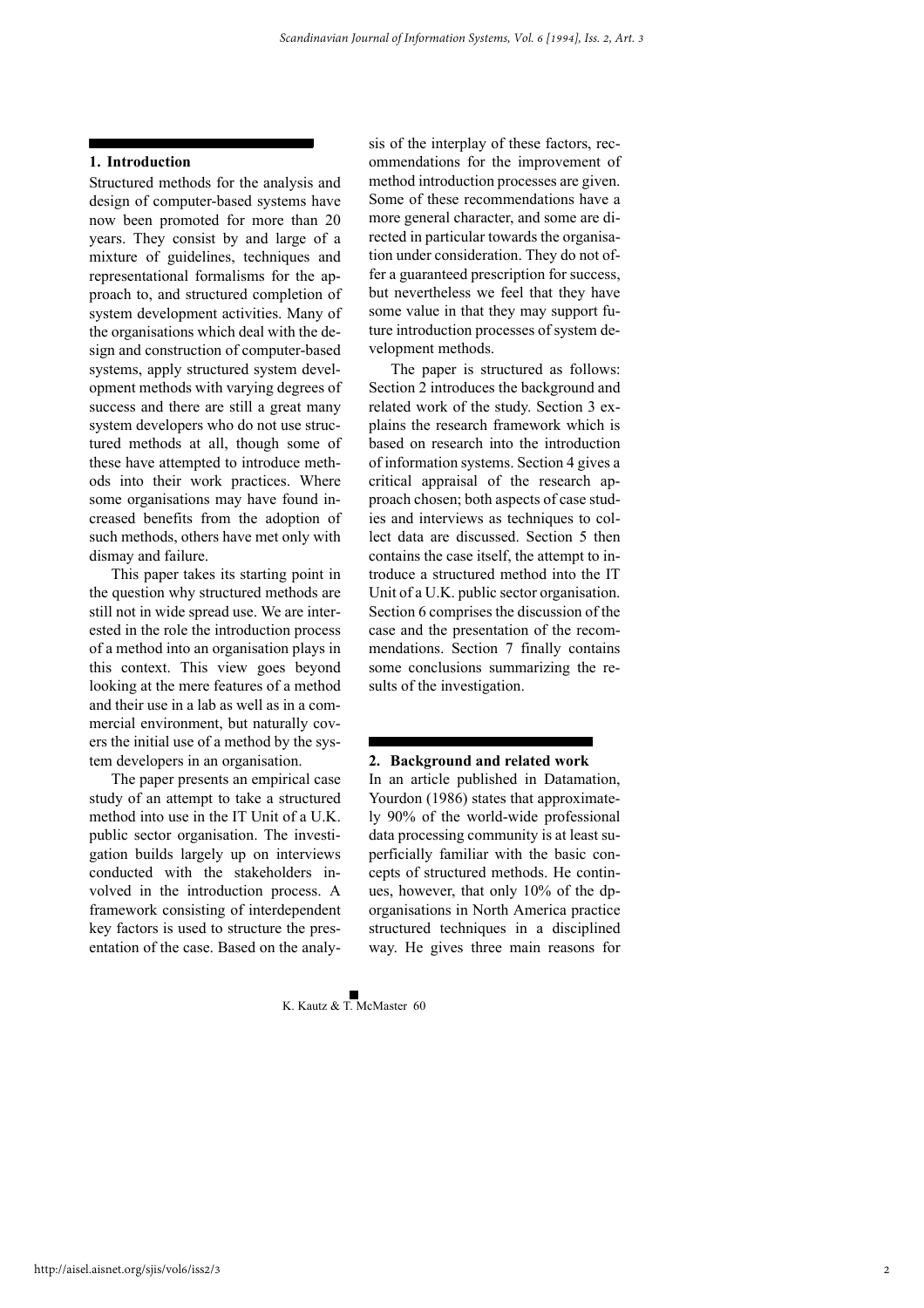this, all of them rather technical: (1) people get frustrated with the amount of manual labour required to develop structured analysis models; (2) people get frustrated with their inability to apply structured analysis to complex, real time systems; and (3) people are lured away from structured analysis by the promises of prototyping tools and fourth generation languages.

Floyd (1986), on the background of an experimental lab evaluation, presents two further problems of structured methods as (1) being based on a linear worldview of the system development process; and (2) providing only inadequate techniques for datamodelling and for the design of man-machine interfaces. Smolander *et al.* (1990) in a Finish study on the use of methods in system development organisations confirm these results. Bansler and Bødker (1993) explain how structured methods are actually used in contrast to how they are portrayed in the normative technical literature on the basis of an exploratory case study in Denmark.

Humphrey (1989) like Yourdon (1986) reports low numbers concerning development organisations in North America using structured approaches to system development. His explanation is that most organisations simply are not mature enough to use structured methods.They first have to establish an orderly framework for their development processes including especially project management mechanisms. Raghavn and Chand (1989) use innovation theory as introduced by Tornatzky and Klein (1982) and Rogers (1983) to investigate the diffusion of methods. Applying five key innovation characteristics; relative advantage, complexity, compatibility, ability to be tried out, and visibility, they explain that practitioners experience several problems with methods. In addition, they show the wide gap between how method developers perceive methods and how possible users perceive them. They conclude that methods are either oversold or poorly communicated—or both.

Several authors look at the introduction of methods in the context of organisations. Zmud (1983, 1984) views the introduction of modern software practices as an organisational process innovation and states that such process innovations seem to be scarcely adopted. Andersen *et al.* (1986) discuss strategies for changing working practices in general in development organisations and Iivari (1987) interprets methods for the development of information systems as an organisational change. Veryard (1987) stresses the importance of planning activities when implementing a methodology as a major organisational change. His advice is that established principles of change management should be applied.

All this work presents important factors for the understanding of the success of structured methods and implicitly refers to the crucial role the introduction process of a method plays in this context. Our interest is explicitly directed towards these introduction processes.

# **3. Research framework: using research into the introduction of information systems**

Veryard in the above-mentioned work (Veryard 1987) argues also that a methodology can be viewed as an information system as it involves the creation, com-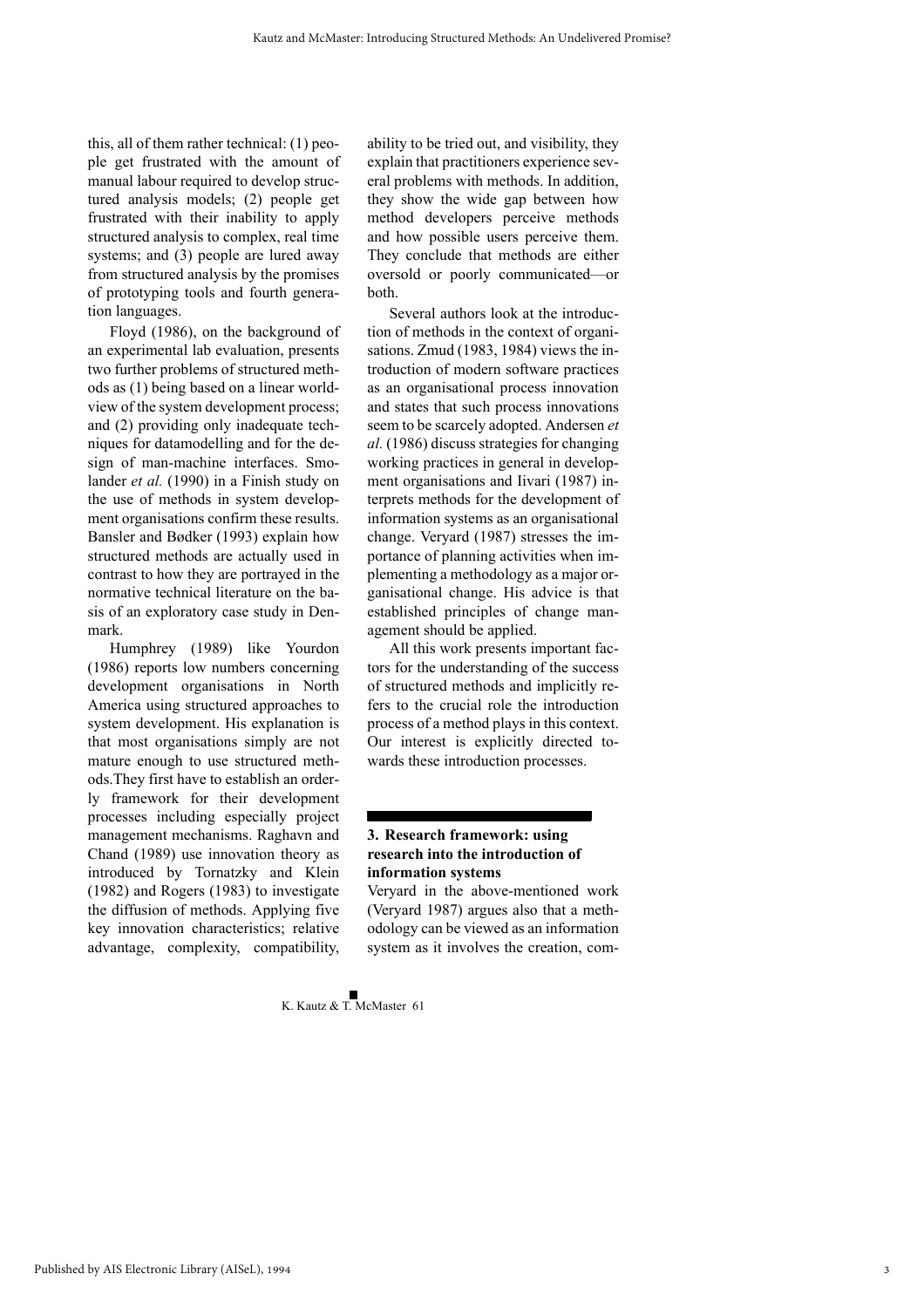munication, and interpretation of information and decisions, as models and specifications. This is in line with general definitions of information systems, as for example the one given by Avison and Wood-Harper (1990) who define an information system as a "system to collect, process, store, transmit, and display information". This view of methods looks appealing to us and we will apply it for the construction of our research framework expecting that knowledge from this field will be a valuable source for understanding attempts to introduce structured methods for system development.

Success factors and problems related to the introduction and implementation of information systems into various application domains have been extensively studied and documented. Roberts and Barrar (1992) identify the following seven key factors for the successful implementation of information systems; (1) antecedents to the introduction, (2) management support and commitment, (3) project mission, (4) organisational culture, (5) method useability and validity, (6) education and training, (7) monitoring and evaluation. These are based on a study of the introduction of manufacturing resource planning systems. In literature surveys and case studies, Lyytinen and Hirschheim (1987) and Hirschheim and Newman(1988) present similar results. They stress in addition the role of the involvement in the change of those directly affected by it.

Wastell (1992) has however rightly criticised simple factor analysis. Developing, introducing and using information systems are complex social phenomena which cannot easily be grasped and which cannot be understood and expressed as a number of static and mechanical laws. Every introduction process and every organisation is unique. Like Wastell, several other authors (see, f. ex., Markus (1983), Hirschheim *et al.* (1987), Bjerknes (1992), Walsham (1993), Kautz and Kluge (1994)) argue that there exists a causal logic, but not of simple lines, but of an interaction or dialectics of different factors. We claim that this is also valid for the introduction of structured methods into development organisations.

We will apply the key factors as described by Roberts and Barrar (1992) and Hirschheim and Newman (1988) for our investigation into the introduction of system development methods, and adapt them for our own purpose. We will however use them mainly to structure the presentation of our case study. It is important to keep in mind that it is the interplay between these factors which makes the whole picture. We will come back to this point in the discussion of the case. In short, the factors can be explained as fol $l$ ows:

#### *Antecedents to the introduction*

This factor refers to the history of an organisation prior to the introduction of a system development method, focusing on those events which seem likely to affect the introduction process. Points of interest here are the organisation's position in the marketplace and its clients' views of its credibility. This also concerns any earlier attempts to introduce methods and tools.

*Management support and commitment* Proper planning and supervision of the introduction process are essential management duties. This will include ensuring that staffing levels are appropriate,

4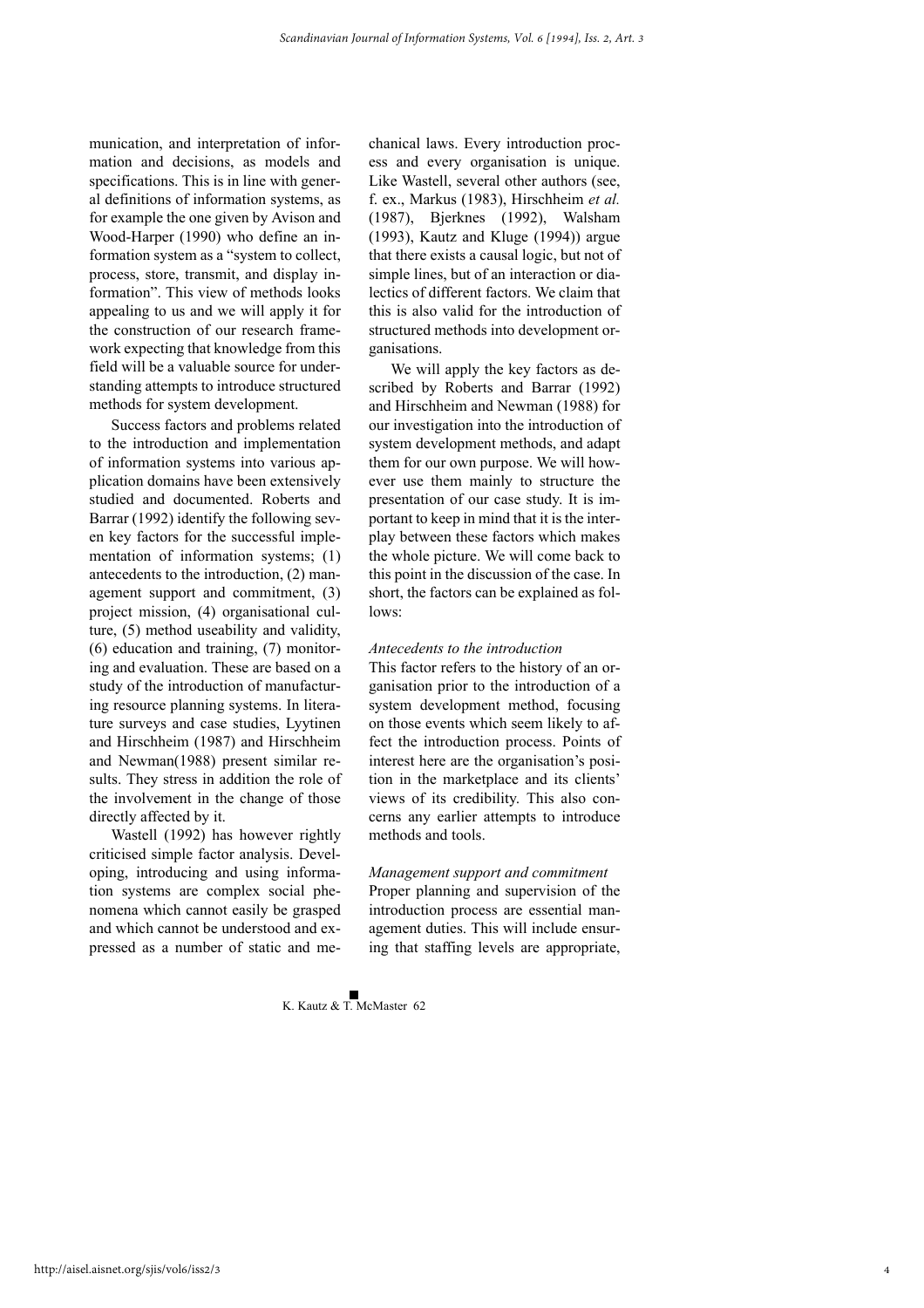and that there is provision for sufficient additional resources to facilitate a successful outcome. The level of encouragement and support for staff during the difficult period of transition, seems to have a crucial bearing on the success or otherwise of the adoption of new technology and practices.

#### *Project mission*

This relates to the aims and objectives of the introduction process. It is important that the purpose and goals of introducing new methods are explicitly and very clearly spelled out to all of those concerned. This should go beyond expressing platitudes, general statements and mere technical descriptions. A clearly expressed and communicated mission statement means that the 'vision' can be shared.

### *Organisational culture*

This factor refers to the values, beliefs and norms in all parts of an organisation affected by the introduction of a method. It concerns attitudes towards the way in which work is organised and carried out. It also includes the relationship between different groups involved. This is not only valid for the developers, but also for their clients' departments.

#### *Method useability and validity*

This factors concerns technical aspects of a method, and raises questions such as: Is it easy or cumbersome to apply? Is it valid for the organisation? Does it fit into the work practices and patterns of the developers? What efforts are required to make it fit these patterns? Is it is suitable for the purposes for which it was intended?

#### *Education and training*

Initial and on-going training has been found to be a prerequisite for the successful introduction of a method. Therefore it is a matter of some importance what kind and quality of education the future users of the method received prior to its implementation in a live project. The extent to which on-the-job advice and assistance, as well as what follow-up training and support are provided, is also a matter of concern.

#### *Monitoring and evaluation*

Monitoring and continuous evaluation of both organisational and technical aspects of the introduction process are essential, as they enable revisions to the chosen strategy to be made, where necessary. The focus of interest here is how monitoring and evaluation of the effects of the method are carried out during its actual use.

#### *Involvement in change*

Involvement in a change process is thought to produce commitment to, and knowledge about the change. By exploiting the expertise of all groups involved, the quality of change can be greatly enhanced. Participation is also a means to safe-guard different interests. What is of some concern therefore, is how far employees are involved in the decision process to introduce change, i.e. in the choice of a particular method, and to what extent they have participated in a possible adjustment of the method to meet their work practices.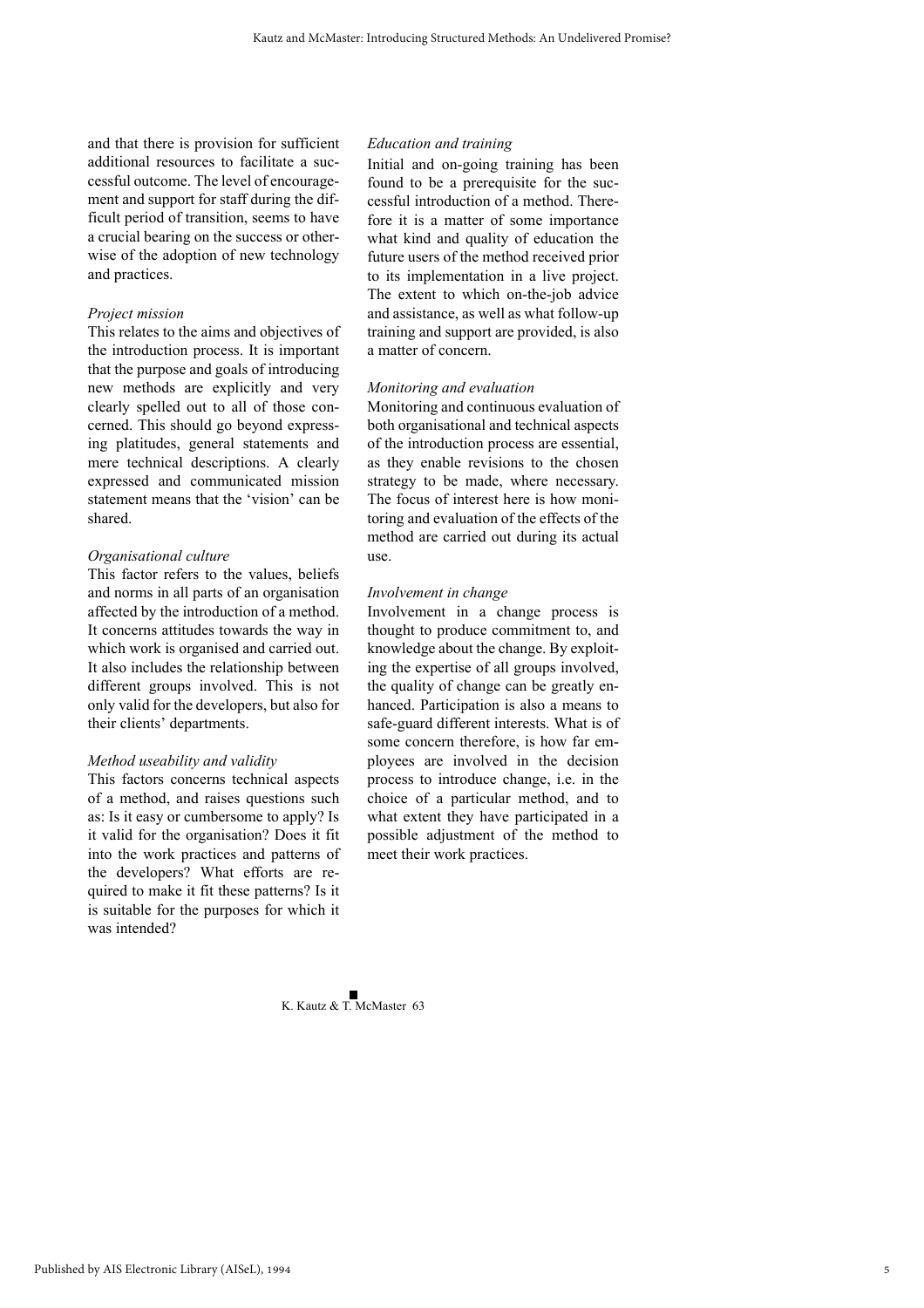## **4. Research approach: case studies and interviews**

Galliers and Land (1987), in a taxonomy of information systems research approaches have identified five main objects of study. These are; society, organisation/group, individuals, technology, and methodology. They also identify a variety of modes of research, which fall broadly between traditional empirical approaches, and newer interpretive approaches. Our focus is on the organization as the object of study for our investigation, using a retrospective case study as the vehicle for our approach, and the mode is largely of a descriptive and interpretive nature. Since we are concerned with theory-building in a broader sense, case studies are, according to Zmud *et al.* (1989), highly appropriate, in that they offer a holistic view of the processes involved (Gummesson 1988) as well as a high level of richness of worldly realism (Mason 1989).

There are however disadvantages, in that with such an approach there is a predisposition to weak internal and external validity (Zmud *et al.* 1989), or as Mason (1989) puts it, a lack of control and a corresponding difficulty in generalizing the results. Knowledge gained through case studies might not be formally generalizable, but this does not mean that it does not contribute to the collective body of knowledge of a discipline (Flyvbjerg 1992). Any research approach is inevitably a trade-off between tightness of control and richness of worldly realism. We have chosen the latter, because whilst we may be compromising our ability to generalize, we nevertheless feel that we are also more able to offer valuable insights

to the specific organization under discussion.

The fact that our case study is an historical analysis, also has advantages and disadvantages. One disadvantage, it might be argued, is that memories might be somewhat lacking, and that accounts of the processes being investigated may as a result be factually flawed. From our point of view this is not a matter of any great concern however; for one thing, it is improbable that all of the respondents could forget the same critical piece of information which would substantially bias the study, but also, perhaps more importantly, we are not concerned with simply trying to recount facts, but rather to investigate the processes of introducing the structured method into the organization, through an interpretation of the feelings and accounts of those who were directly or indirectly involved. Some advantages of historical analyses described by Gummesson (1988) include helping to awaken the study object from "organizational slumber", helping to raise company morale where this may be low, creating new knowledge, breaking vicious circles, and building a "hermeneutic bridge", that is, viewing history as a means of interpreting both the present and the future of the organization.

The study employed qualitative research techniques such as unstructured and semi-structured interviews, and document reviews. It was executed over a period of 4 months and included 12 interviews, each conducted by two researchers and each lasting between 45 and 90 minutes. Each researcher kept their own records of the interviews, and by crossreferencing these, interview records were produced which were subsequently endorsed by the respondents. One of the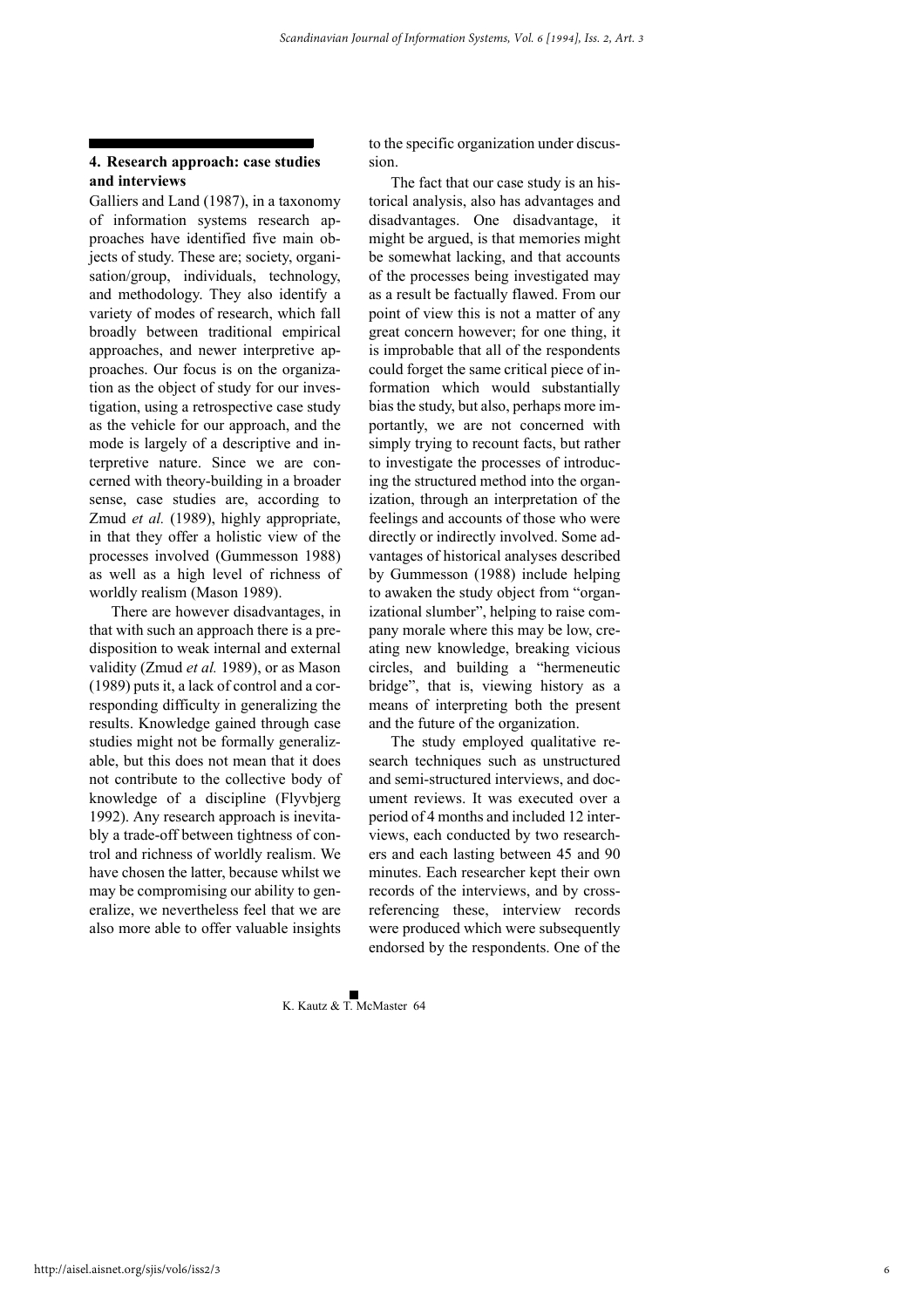researchers had an inside view of the organisation, and on this knowledge staff were approached on the basis of their willingness to cooperate. Participation in the study was voluntary and no restrictions from management were imposed. All of those involved in the first project using the method were interviewed, with the exception of the System Development Manager who had left the organisation. Other staff at team leader level who had participated in the training programme were included in the study, and a representative of the customer department which was to use a product to be developed using the structured method, provided material from the client perspective. The interviews were not taperecorded as the presence of a recorder might have inhibited responses taking into account the nature of the topic and the organisation under investigation.

Interviews are verbal reports and as such subject to problems of interview bias, poor memory, and inaccurate statements (Nachmias and Nachmias 1981). Kidder (1981) argues however that many critics tend to exaggerate the significance of interview bias. They overlook the fact that scientists interested in social and organisational issues are dependent upon data which have been collected by means of oral or written reports. The reports are, no matter how collected, invariably subject to essentially the same errors and bias than those based on observations, experiments, or survey questionnaires as used in other disciplines. The main difference is that scientists concerned with social and organisational studies, as they depend largely on interview reports, usually are more aware of the dangers and difficulties involved.

One must nevertheless be aware of the fact that interview subjects have a tendency to retrospectively rationalizing their behaviour and acts. We have therefore substantiated our interview material with document studies. A number of documents were reviewed including two professionally conducted surveys which were commissioned by the organisation under investigation in 1989, to analyse and improve the working practices of its IT Unit. These surveys were undertaken by external consultants from an organisation of national repute. One contained views of the IT Unit seen through the eyes of its departmental clients. The other one described the IT Unit in terms of hardware capacity and application software, as well as staff, strategic issues and management structures. This one was performed by an external consultant who in addition was brought in to manage the IT Unit for an interim period. Other documents included internal memoranda and a draft of a speech given by the System Development Manager to departmental representatives outlining the expected benefits of method to be introduced.

Finally, it might be argued that looking at the introduction of structured methods without relating it to supporting software tools does only make sense to a limited degree. In the organisation under consideration however the general thrust for the introduction process was the method and not a software tool. We also agree with Humphrey (1989) who postulates that if an organisation has not already established a common working framework, with other words, a method for the system development, the installation of a CASE system can be traumatic.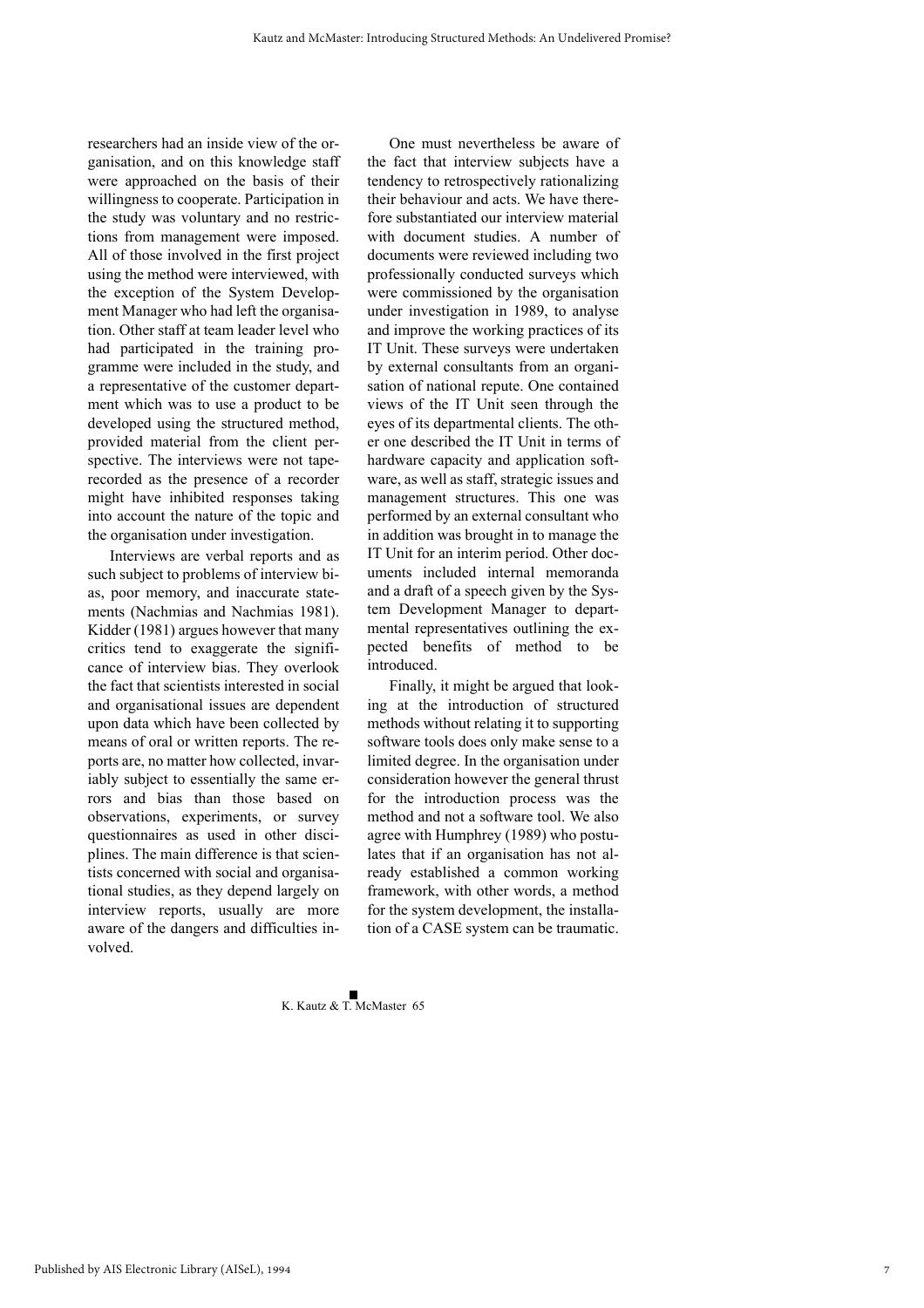We will therefore focus on the introduction of a structured method only.

#### **5. The IT Unit Case Study**

The subject of the case study is the Information Technology (IT) Unit of a publicservice organisation in the U.K. The whole organisation consists of 17 major departments which are controlled via a number of committees. Each department is headed by a Chief Officer. The IT Unit is one of six sub-units of one of these departments. The IT Unit itself consists of two main divisions, roughly divided between development and operations activities. Like all other units it is headed by a Unit Manager. The Unit exists to provide IT services to the 17 departments, and whilst it traditionally trades internally on a not-for-profit basis, recent government legislation means that it has to prepare itself for a compulsory competitive tendering environment.

The structure of the wider organisation is of an extremely hierarchical and bureaucratic nature, and typical of many local authorities. This is reflected in the structure of the IT Unit itself. The Unit employs around 130 staff, with about 50 of these in the development division. This is the part of the Unit we are concerned with. It is headed by the Systems Development Manager.

There are around 120 systems running on the Unit's mainframe computer, and these may be broadly divided into three main areas; Financial systems, Land and Property systems, and miscellaneous Departmental systems. Many of these have been developed in-house, and/or are supported and maintained by one or more of 10 development teams

which are organised around the respective application areas. Three Senior Business Analysts are responsible for these broad systems areas. Together with the Systems Development Manager, the Senior Business Analysts form the Business Systems Management Team. Another group, the IT Unit Management Team, is made up of the IT Unit Manager, the Business Systems Management Group and the Operations Management Team.

The development teams themselves consist of a Team Leader, one or more Senior Programmers and one or more 'Junior' Programmers. The Team Leader is often a system analyst. This person is the link between the client department and the IT Unit, and is responsible for designing, generally in co-operation with the respective senior programmers, program solutions.

In 1988 the IT Unit purchased SSADM, the Structured Systems Analysis and Design Methodology (Downs *et al.* 1988) in form of a compact training course together with the accompanying documentation. The method is a quasiofficial U.K. government approved standard which is used in many public service organisations.

Prior to the training, a housing project, had been chosen to deploy SSADM immediately. Following the course this was a major project and it was not long before difficulties were encountered. The situation deteriorated as project deadlines could not be kept. The cessation of all practices related to SSADM was the response ordered by the Systems Development Manager. The introduction of the structured method clearly failed, but what were the reasons for this failure and (how) could this fail-

8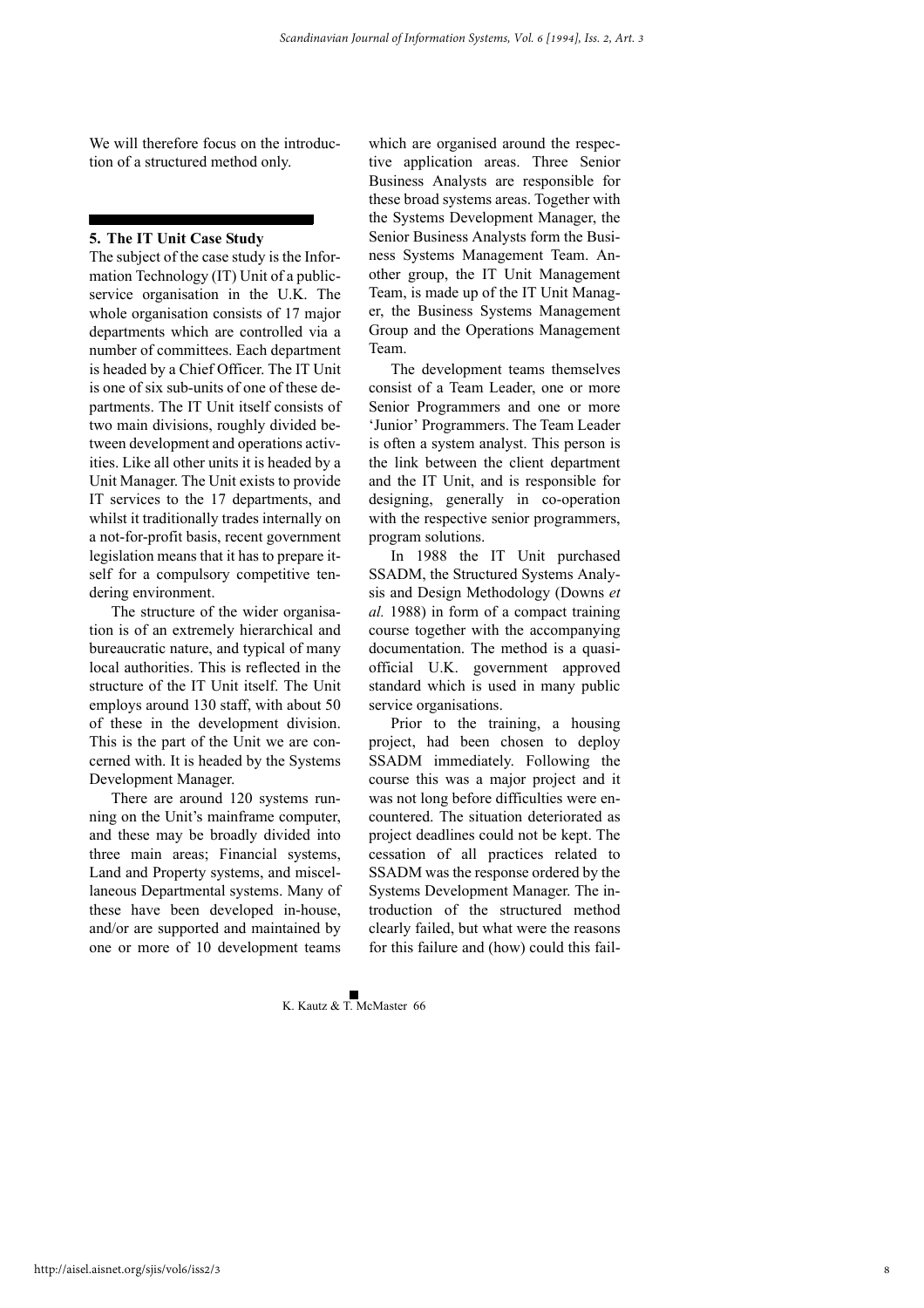ure be prevented? To find answers to these questions, the case will in the following be presented in more detail using the key factors as described earlier.

#### *5.1. Antecedents of the introduction*

The study of the historical context of the method introduction showed that morale within the development division of the Unit was low. A report stated that many of the systems were over-large, unreliable, inflexible, outdated and very difficult to change. On another front, the compulsory competitive tendering scheme which the government had begun to introduce into district councils, offered little in the way of assuring future job security, a condition which employees of local authorities have traditionally enjoyed. On the contrary, it posed a threat for which the Unit staff, with little or no experience in commercial business practices, were at the time ill-prepared.

Another factor, the credibility of the development staff in the eyes of their clients, was generally poor. There were a number of factors contributing to this. Most departments expressed frustration with the development division, their impressions were that other departments were receiving substantial resources from the section, and none felt that it was theirs which was reaping the benefits. As a result, many departments ignored the section. They no longer requested advice or assistance, because they felt that requests for resources might take years to surface. The developers were seen not as a source of informed expert opinion on IT matters, but as a barrier to the successful exploitation of IT services.

Further criticisms suggested that the development teams usually completed

**K. Kautz & T. McMaster 67** 

only the first phase of a project, after which resources were often withdrawn, and before the system had sufficient functionality to produce worthwhile benefits. The staff lacked the motivation to complete an application and to seek new work. There was a lack of direction, partly due to a prescriptive 'do as you're told' style of management, and relations between development and operations were strained as the report states, probably due to antagonisms displayed between two former senior members of staff.

Finally, an attempt had been made one year earlier to introduce a fourth generation language tool, and this had remained largely neglected and unused, despite comprehensive training for all development staff. This has since been abandoned following the expiration of the license agreement with the suppliers.

#### *5.2. Project mission*

The System Development Manager, in a presentation to the senior staff of client departments, offered a detailed justification for the introduction of SSADM. The stated benefits included a reduction in development costs, a reduction in the resources necessary for development projects, and improvements in quality and project control.

She also declared that faster and more accurate program specifications would be achieved, and the method would provide visible development stages with identified deliverables, produce documentation that is fully accessible to all parties concerned with the project, and which would assist in the monitoring of performance levels. The method would additionally provide communication techniques between the developers

Published by AIS Electronic Library (AISeL), 1994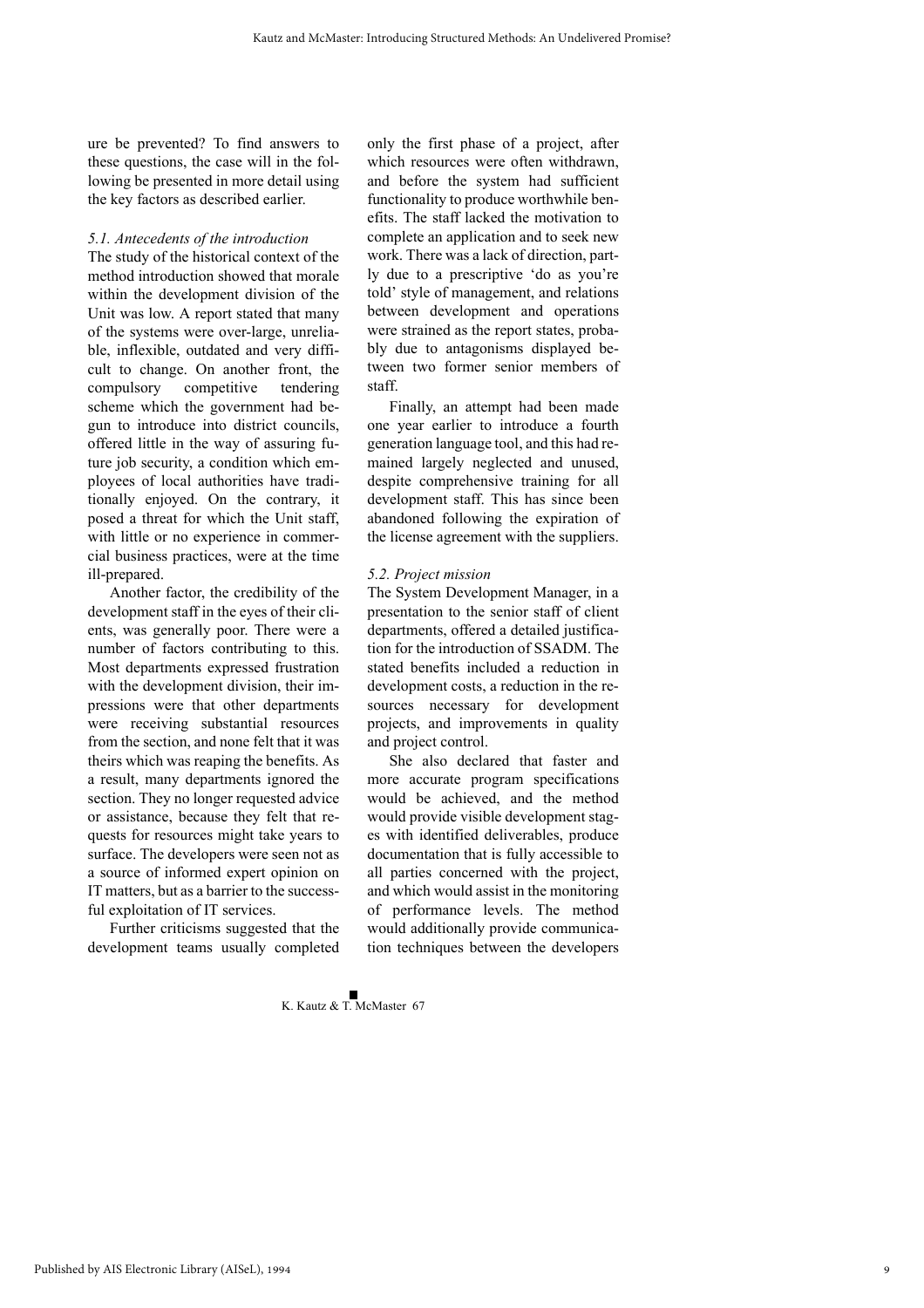and users which would be clear and unambiguous, facilitating distinct requirements definitions and agreements with the users through all stages of the process.

For the staff of the development section however, these goals were not at all evident. Questioned on whether they knew why the method was introduced, some said that they had no idea, while others assumed that the method was introduced to support project control, and as a means of measuring progress. Improved documentation was also mentioned. Another possible aim was expressed; the method might have been introduced as a means to control the users, in the sense that it would provide the developers with contracts that have been signed-off, and these could then be used as a firm basis for additional and further development activity. There was also an assumption that SSADM was employed in the housing project precisely for this reason. This project had been under way for about a year, and was already seriously behind schedule, because the users would not agree on a requirements document.

It has also been stated that the method might have been purchased simply because many other government bodies use it, and that this would bring the authority into line with 'convention'.

As far as IT Unit staff are concerned, there was no clearly identifiable mission, and this is reflected in the variety of assumptions expressed regarding the aims and objectives of the exercise.

#### *5.3. Management support and commitment*

Apart from the provision of the training courses, there was little if any manage-

ment support. Staff felt that there was a lack of planning and no overall strategy behind the introduction of the method. There is no evidence that the use of SSADM was encouraged in any project other than the housing one.

For the housing project itself, a new senior programmer with experience in using a structured method, though not specifically SSADM, was employed. There were no additional resources allocated to the project however, such as new time schedules which would take into account the fact that team members needed to consolidate what they had learned in the classroom, with its practical application, and their lack of experience in producing and understanding the complex diagrammatic documentation produced by the tool.

The result was that the project ended up following the method line-by-line, so to speak. There are suggestions that this approach was constantly forced upon the development staff by directives from the System Development Manager, but contradictory statements have been made about this point. However it came about, this was nevertheless the approach applied to the project.

In addition, the development staff lacked easily accessible guidance and advice, for which they had a frequent need. They also wished they had had more encouragement and freedom to employ the method in a way which they considered to be appropriate to their own styles, and to the requirements of the project. What they experienced however, was even more pressure through the fact that management wanted to control and approve all products which, according to the method description, had to be produced. This impression was reinforced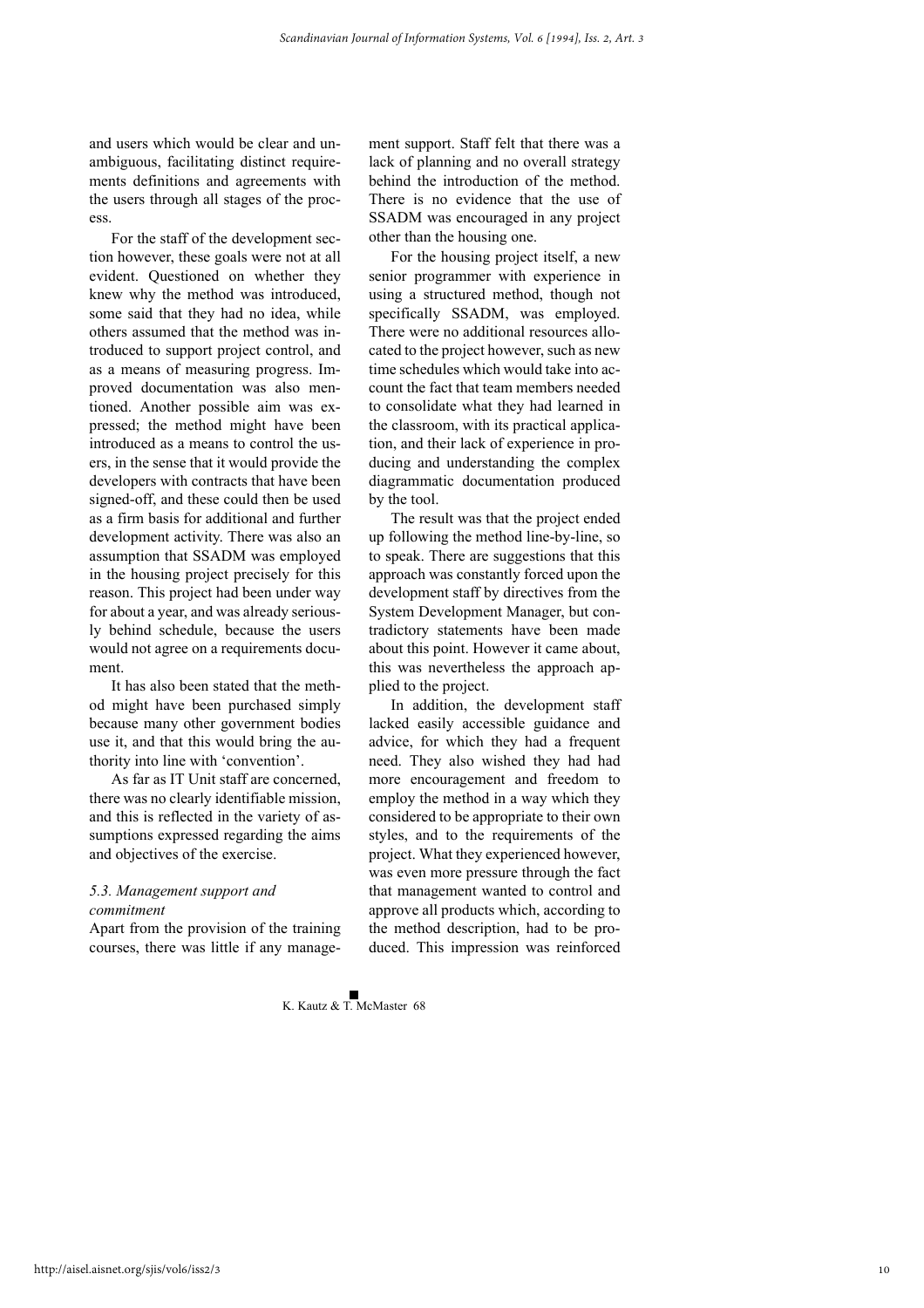by day-to-day directives from management, which was often a reaction to complaints from the client department who were frustrated at the seeming lack of progress.

#### *5.4. Organisational culture*

The atmosphere in the development section at the time of the introduction of SSADM, was stamped by the somewhat autocratic style of management employed by the System Development Manager, who, while not directly involved with daily analysis and design activities, nevertheless signed all contracts with user departments.

The relationship between management and development team staff was rather tense. Team Leaders did not feel included in managerial decisions, and as far as staff were concerned, management roles were not entirely clear. The relationships between development and operations sections were reported to be poor, and internal communications, both vertically as well as horizontally across the hierarchical structure, was a source of much criticism.

Management and staff by and large, lack experience outside of the organisation. A policy of internal promotion has traditionally been pursued, and this has led to a certain amount of 'in-breeding'. Trainees were recruited, trained and subsequently promoted within the Unit. Thus, a culture was perpetuated in which initiative was rarely encouraged, and this in turn has led to the prevalence of a certain kind of conservatism within the Unit.

For example, although all but two respondents said that they would be prepared to give SSADM another try, providing that a coherent strategy was put into place and that adequate resources were provided, they would all nevertheless reject its use in their current projects. They argue that their projects are unsuitable for such a complex and time-consuming method, as they mainly deal with enhancements and maintenance to existing systems, and their tasks have to be performed within strict time constraints.

This tendency to conservatism is further underlined by the fact that an internal project which aimed to change the developers work practice in terms of time-recording, also failed because the developers were not willing to provide the information necessary for it to succeed.

#### *5.5. Method useability and validity*

The work practice in the development section can be characterized as having been rather informal. Some teams used bits of structured methods, but in general described their work style as intuitive and unstructured. No overall approach to system development was commonly followed by the teams. In some teams, little if any documentation was produced, while in others specifications were written in prose English. These were often supplemented by data flow graphs and diagrams. The Team Leaders on the whole however, had considerable knowledge about their application domains, had direct contact with their clients, and enjoyed a high degree of autonomy in their daily routines.

Maintenance and small enhancement to systems did not require approval from higher authority in the Unit, but if these were substantial, then for contractual purposes, approval to carry out the work was required. This was interpreted very loosely by the various Team Leaders,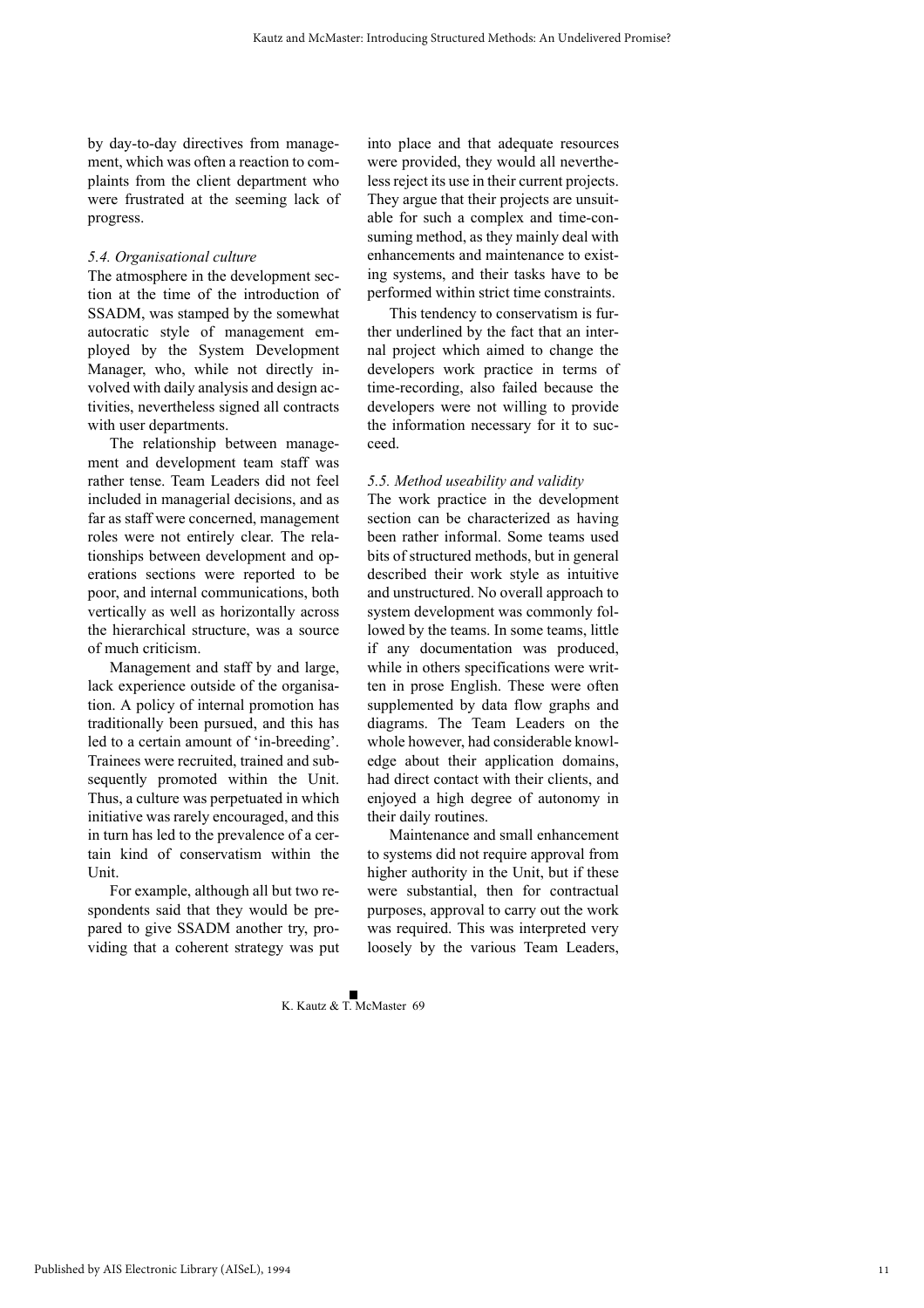and no definition of 'substantial' seemed to exist, although a Senior Business Analyst reported that anything requiring more than 3 days work must be notified, and approval obtained. Often, users would call the project team by telephone for small enhancements to a system, or for some routine maintenance work. This may or may not be carried out immediately, depending on who took the call and the level of priority assigned to the task, though it is not entirely clear who made the decision, or how they were made. If the work was expected to take more than one day, a form was supposed to be completed, though this did not always happen. There seemed to be no criteria for distinguishing between enhancements and maintenance work.

Although this work practice had been successful in some projects, especially when quick changes were demanded, it also included some drawbacks where more complex changes or larger development tasks were concerned. The management would not necessarily know what work was currently in hand, and they had little control over its prioritisation. For them this was a problem. Another problem related to the lack of control, was that a relatively junior programmer could carry out some work on a system which he or she had little experience with, release a module which then, and this had happened, caused a breakdown of the system. The programmer responsible for this could easily be unavailable, either on holiday, or off sick.

In the housing project with the introduction of SSADM, the work practice was changed dramatically. The developers had to follow a prescribed way which they felt was inappropriate and "too long-winded". They had to deliver every

intermediate product to the management for approval even before it had been discussed with the users, in an environment where requirements were frequently changing. Nevertheless, under time pressure they often would continue working using results which were not officially approved. They had to use SSADM even although, on the basis of their knowledge of the application area, they thought that they already knew what requirements needed to be specified, and what solution they would propose. All they needed was a binding contract from the users. Applying SSADM forced them into many, what they believed were, unnecessary discussions with the users so that they could document the results with the method. This procedure frustrated the users who thought they had given the necessary information already and who were waiting for results.

The developers felt there was a lack of commitment from the client department, which they considered crucial for working with such a method. The representatives from the client department changed 3 times during the project, and at one stage they included one person who was opposed to computerisation, and another who, because he was new to the department, had far less knowledge about the application area than the developers.

Finally, from the developers' perspective, their own management as well as the user department's representatives, had seriously underestimated the effort required by all sides to cooperate in a development project, if it is to succeed.

#### *5.6. Education and training*

 $K$  Kautz  $\&$  T. McMaster 70

Several training courses were purchased to introduce SSADM into the organisa-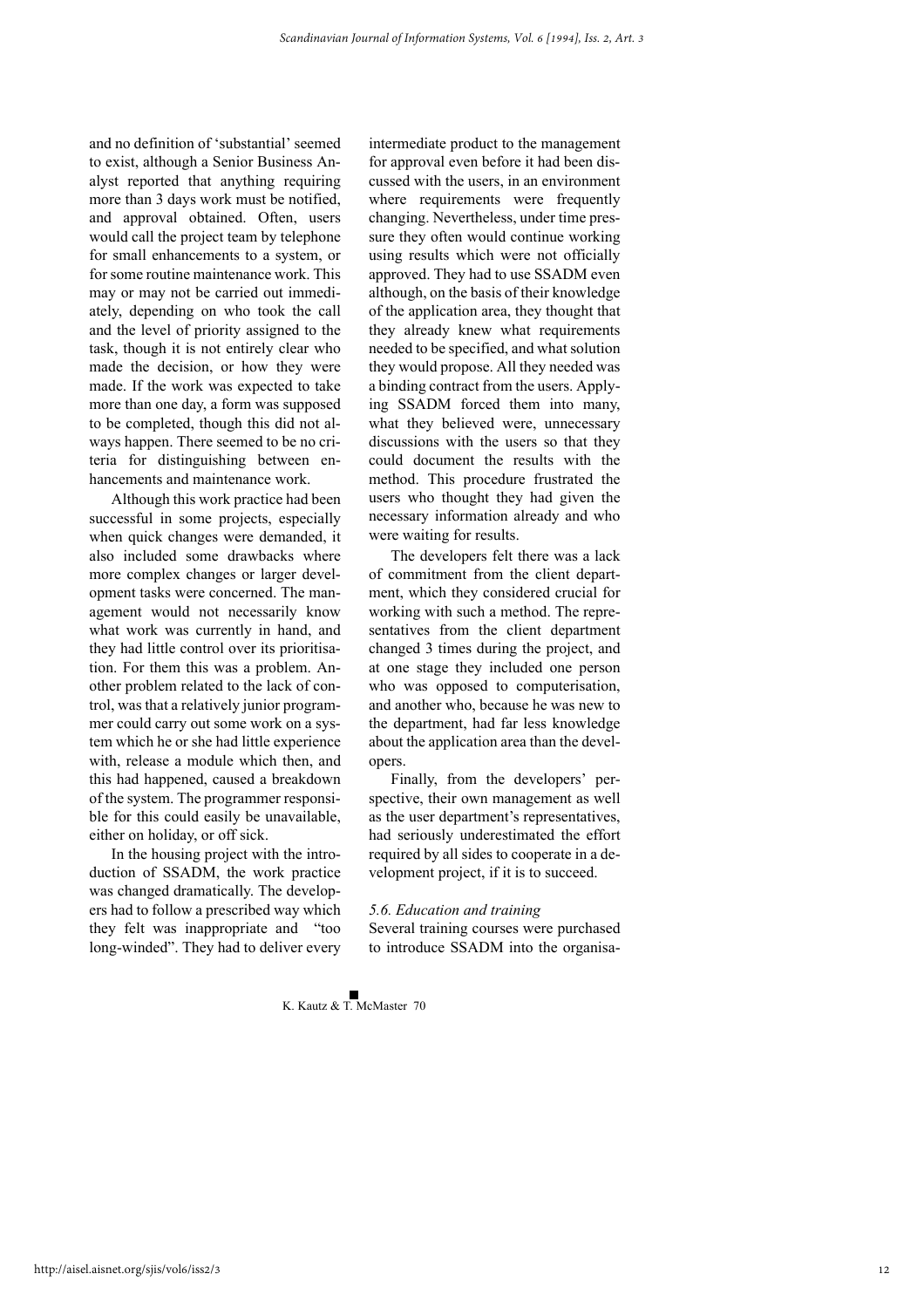tion. IT Unit management and senior representatives of the user departments were given a one day overview of the method. One Senior Business Analyst said that it was difficult to understand the method in any detail from this presentation. According to him little knowledge could be obtained concerning the different diagrammatic techniques. During the housing project this course formed the basis for his responsibility in chairing quality assurance meetings. He stated that he had difficulties in understanding the diagrams presented to him during these meetings, despite his many years experience in system development.

The Team Leaders and Senior Programmers were trained in two different groups, each course lasting 9 days. It was the first course in system analysis in over 15 years held for development staff in the organisation. Most interviewees judged the course to have been of a high quality, where they learned a good deal in a comparatively short space of time. Some stated, however, that the course was not simple and assessed the method as complex and demanding. They expected a difficult learning period during its application, where immediate results would not be easily achieved. Different opinions existed as to whether or not advice and guidance for adjusting the method was given. At the end of the course, most participants had the impression that the method was very longwinded and time-consuming when applied step by step.

Developers on the housing project therefore had doubts about the suitability of the method for this project. They also felt that they were not well equipped to perform a major project on their own. As a result, they frequently had to consult the trainer by telephone on an informal basis, as there was no provision for onthe-job support or follow-up training. At the same time, they were having to provide the user department's representatives with extensive explanations about the documents which were being produced, and to try to persuade them to sign these off. This rarely occurred as the users felt that they were unable to understand the documents sufficiently enough to commit the department to binding contractual agreements.

#### *5.7. Monitoring and evaluation*

No systematic monitoring of the use and effect of the method was reported from the housing project. The documents produced by using the method were checked by management and assessed in regular quality assurance meetings. These were attended by the developers and users under the leadership of a Senior Business Analyst.

In these meetings the developers' work was often discussed, but there were few tangible results. Often the same ground had to be covered again and again, and this led finally to a judgement that the method would not bring the benefits originally expected. The Team Leader and the Senior Business Analyst agreed that the method as it was being applied was too time-consuming and ineffective. After a period a little over a year following the introduction of the method, they recommended that in the interests of economy and to salvage whatever credibility in the Unit was left, the use of the method should stop. This recommendation was accepted by the System Development Manager who ordered that all use of SSADM should cease forthwith. Until this study, no post-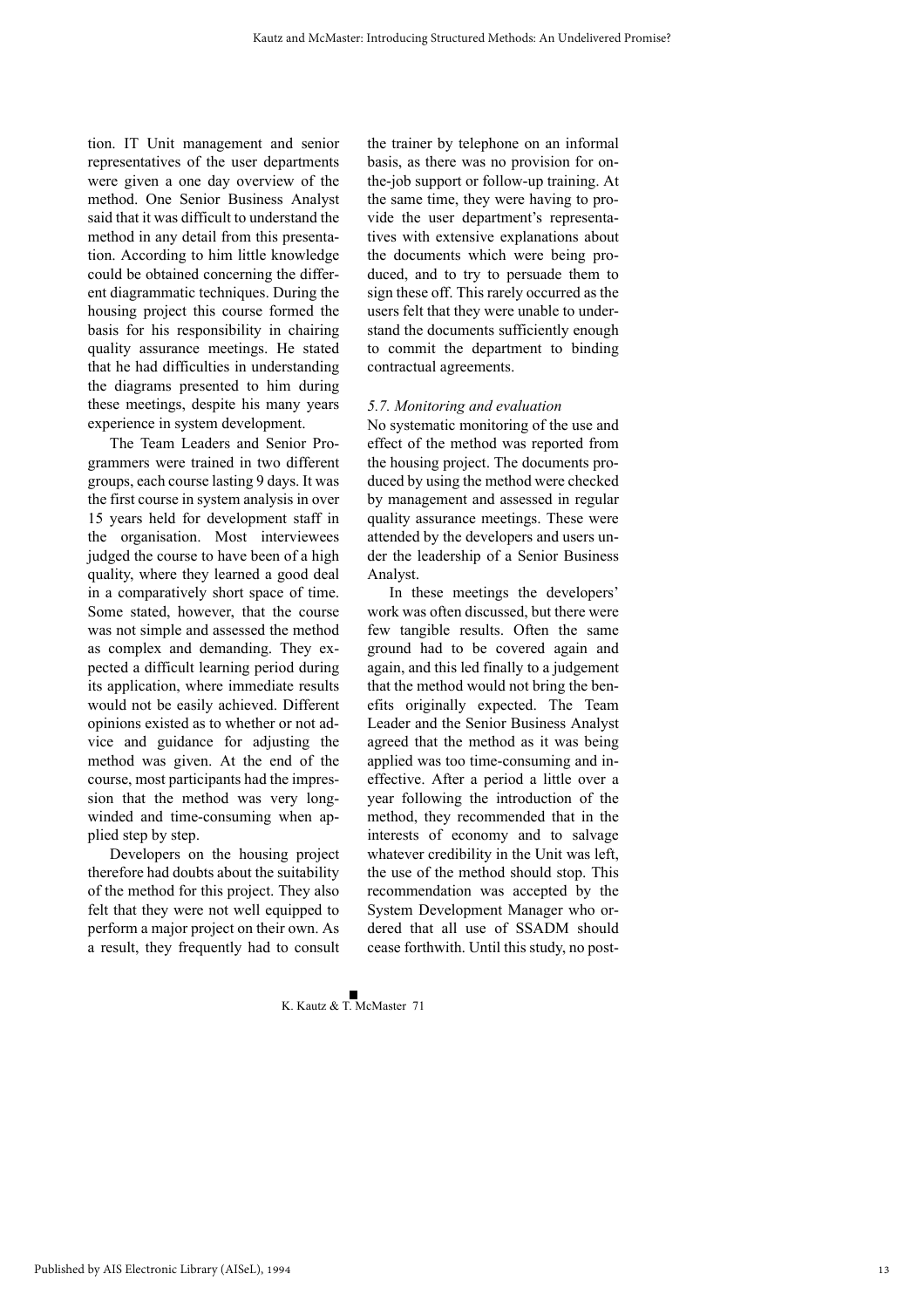mortem into the reasons for the failure, or any formal assessment of the method had been conducted, and the whole episode was 'forgotten'.

#### *5.8. Involvement in change*

The System Development Manager used to make all substantial decisions on her own. The introduction of SSADM was no exception to this behaviour. No one participated in the decisions concerning the practices related to the employment of SSADM. Neither the Senior Business Analysts, nor the Senior Programmers were asked for input when the decision was made to implement a structured method at all. No staff were involved in the process of selecting SSADM as the particular method to be introduced, and no one participated in the decision to employ SSADM on the housing project.

The development team working on the housing project was the only team to receive a directive to apply the method. Thus no other team acquired expertise in its practical use, which otherwise might have proved useful for comparing and evaluating the effectiveness of SSADM.

In general, staff tended to wait to be told what to do next. Mechanisms for suggesting changes in working practices did not exist, even in those areas where staff had particular expertise. During the housing project for example, the Team Leader developed some ideas about how the method might be adjusted to suit the project, but this was not communicated to her superiors.

#### **6. Discussion**

The various factors which we have used to examine the organisation under dis-

cussion, have provided us with a useful set of tools for such analyses. However, at the outset we recognise that these are merely artificial constructs. They are not mutual exclusive and its their interdependency which is particularly revealing. With this in mind, we can say that the IT Unit's difficulty with the introduction and use of a structured method, is reflected in the somewhat negative factorial views reported here.

In advance of the introduction of the method, the development section had been beset by problems. For example, the staff had to deal with low quality systems, and their clients were far from content with the services being delivered. In addition, a prior attempt to introduce a fourth generation language tool had failed. Such an environment, as also Roberts and Barrar (1992) and Walsham (1993) report, does not provide the most suitable setting for implementing change.

The history of the IT Unit with respect to introducing change, is not marked by great success. However, the Unit staff have some considerable strengths, and it is upon these that they must build. For example, they know their customers very well indeed, and this is an enviable quality, as any commercial organisation would admit. They need to find new ways of looking at their history, which takes these strengths into account. This might take the form of a redefinition of their contractual relationship to their customers.

Referring to the project mission and seeing it with regard to the culture and management style predominate in the IT Unit, we can state that there were a number of overt goals to be achieved through the introduction of the method,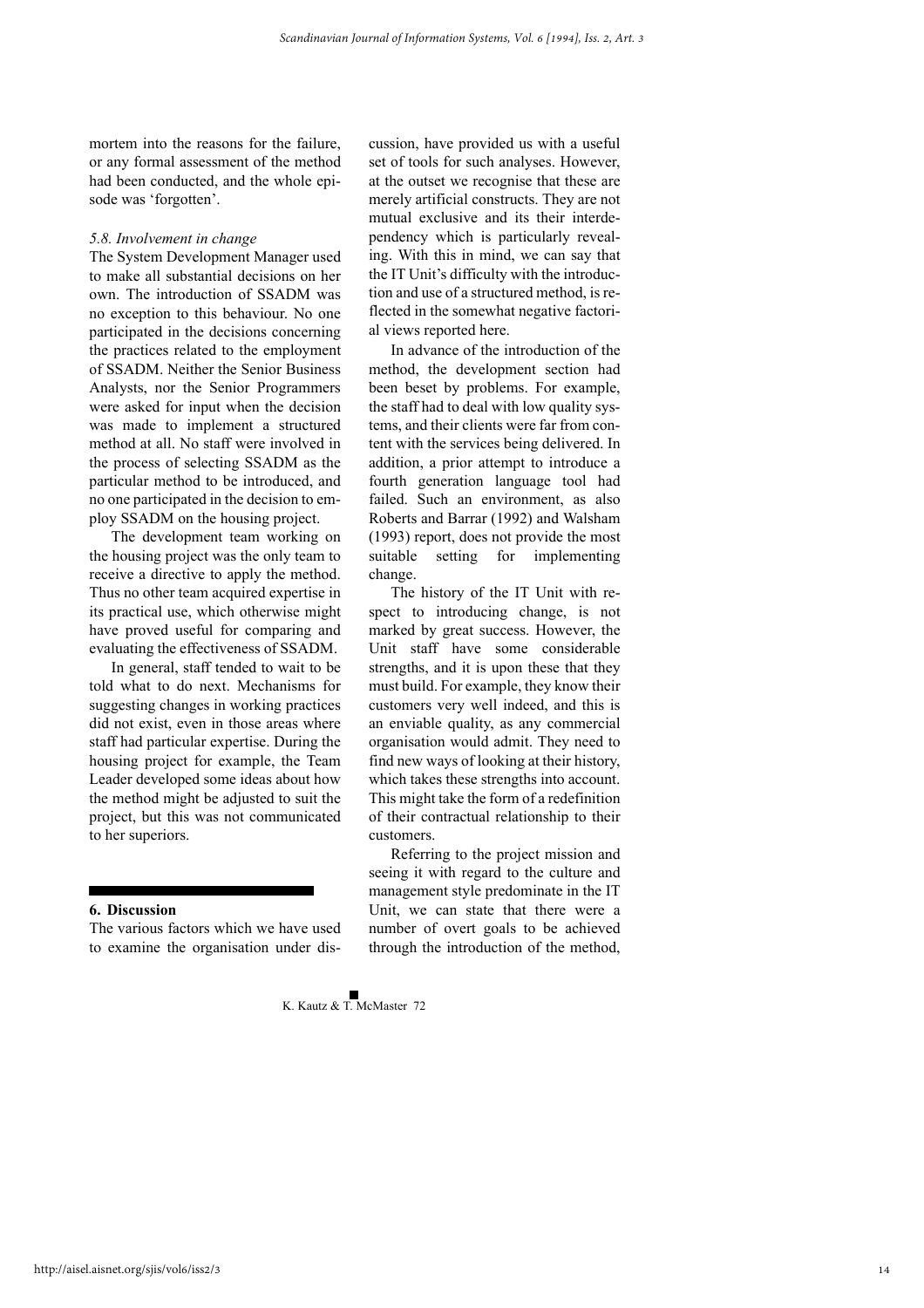and these have been described earlier. It is unfortunate that these were not communicated clearly to the development staff. Neither were the staff involved in their formulation. Research into the problems of introducing information systems confirms (see Lyytinen and Hirschheim (1987), Hirschheim and Newman (1988), Roberts and Barrar (1992) ) that such a situation can jeopardize the success of a change process. Our advice for the IT Unit would be: With the participation of all interested parties, (1) compile a list of clearly defined objectives, (2) compose a mission statement which embodies these, (3) communicate this to all staff and clients concerned. Ownership is a key concept here, and through participation and communication this can be achieved.

As far as management support is concerned, there seems to have been no analysis or planning for the introduction of the method in anything other than a superficial way, i.e. fixing dates for courses. Management was acting under strong pressure, but this does not justify all the omissions. There was no real and positive encouragement and support for using the method, although it is true that a kind of coercion took place. No pilot project for testing the effect of a major change was selected. Instead, the members of an important project had to perform their work using the method.

We might speculate that failure was inevitable, because the conditions were ripe for resistance to have developed, although this was not the de facto reason for the method's failure.We would make the following recommendations; (1) analyse the need for change carefully, and determine what methods are available to meet the need, (2) organise an agreed

strategy for the introduction of the method, (3) select one or more appropriate pilot projects, (4) provide sufficient additional resources in terms of staff and time, (5) encourage staff to use the method, (6) develop, agree and implement evaluation procedures.

Looking at education and training, we again find a number of deficiencies in the IT Unit. Staff were trained and then, with their comparative inexperience, were expected to undertake an ambitious project without any formal on-the-job support. It is hardly surprising that the development method failed. We take the view that management, as well as development staff should be adequately trained if they are to make decisions and sign contracts on the basis of documentation produced by the method. Furthermore, if users are to cooperate successfully with development staff, they too require adequate training.

It is one thing to give advice, but quite another to implement that advice. This is particularly true in an organisation where autocratic management styles are the norm, where staff are excluded from decision-making processes, where initiative is not encouraged and where there is a defensive, insecure and tense relationship between the staff and management. It would be difficult to translate the recommendations into actions without first of all fixing the social and organisational problems which exist. A change of culture and working practices is required, even if this means exchanging some of the personnel.

These recommendations are although directed towards our specific case rather general. Looking at the role of further organisational issues where the validity of the method is concerned leads to more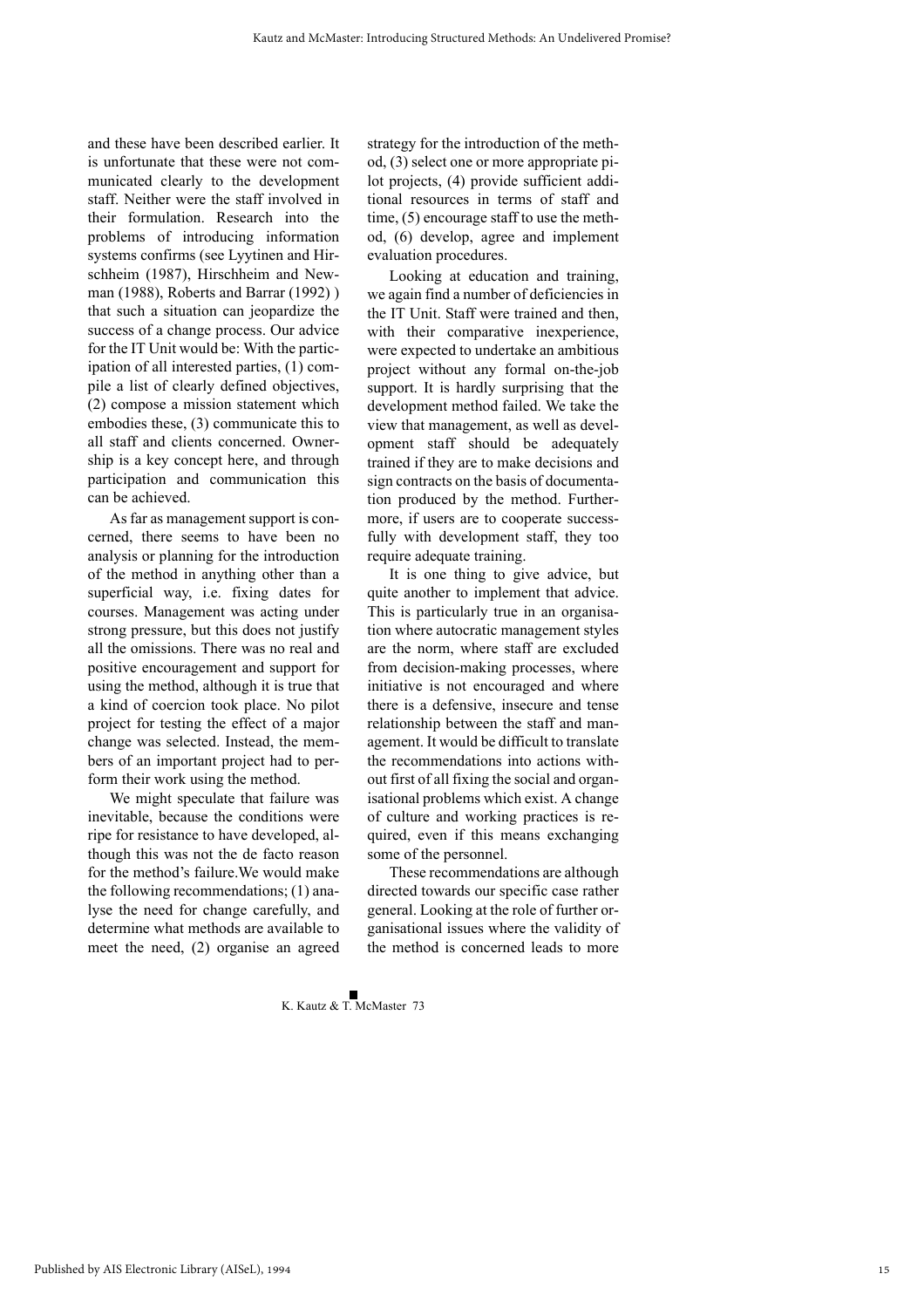case specific recommendations. With regard to the application area for example, SSADM expects and requires a degree of formality in procedures applied to the transformation and modelling of data, and for the identification of different functions and user roles (Eva 1992). In addition, SSADM activities are centered on a stable data model. These prerequisites were only partially met in the client department which was analysed using the method. Here changing requirements for one reason or another were more the rule than the exception. Other approaches that try to deal with these uncertainties, such as Soft System Methodology (Checkland 1981) or Multiview (Avison and Wood-Harper 1990) might provide a more appropriate means for a pre-study, creating a foundation for a structured method.

Eva (1992) also requires an environment in which there is complete cooperation between the developers and their clients when applying SSADM. The relationship between the IT Unit and its clients in general was not very formal. This might be partly due to developers willingness to do work for their clients without formal contracts. In the housing project the client department showed little commitment to the project. The method delivered results described in a formalism, but it did not itself create a more formal and committed working relationship between the developers and users. The developers need to consider their approach to their clients, and the clients have to recognize their own responsibilities, and cultivate an attitude which is conducive to, and necessary for fruitful cooperation.

Another critical issue is the useability of formal documents. Although there is

little doubt that structured, formal specifications can be successfully applied by system developers, there is evidence that formal specifications are unsuitable for communications between developers and users (Gomaa and Scott, (1981). Using such documents as an exclusive basis for contracts between the business partners, might therefore be a futile venture. Structured methods can be combined with more tangible approaches such as prototyping (Gryzcan and Kautz 1990, Budde *et al.* (1992) , and this again is not a technical issue, but an organisational one. Before employing any approach which is based on cooperation, an organisational environment has to be created prior to the project proper, in which cooperation can take place.

Let us finally turn our attention to the work practices within the IT Unit. The prevailing style in the development section had been informal, largely intuitive, and the Team Leaders were for the most part self-governing. With the introduction of the method a high degree of discipline and control was imposed upon the developers who had to deliver every document for approval. This, however, did not lead to the desired discipline as the developers often continued working without approved results. Control was tied to the manner in which the method was applied.

The developers had to follow a strictly prescribed technique step-by-step. Andersen *et al.* (1986) state that strict adherence does not fit the work practice of system developers and Gryczan and Kautz (1989) argue that strict observance of predefined rules is counterproductive. Smolander *et al.* (1990), Stolterman (1992) as well as Bansler and Bødker (1993) report in empirical studies that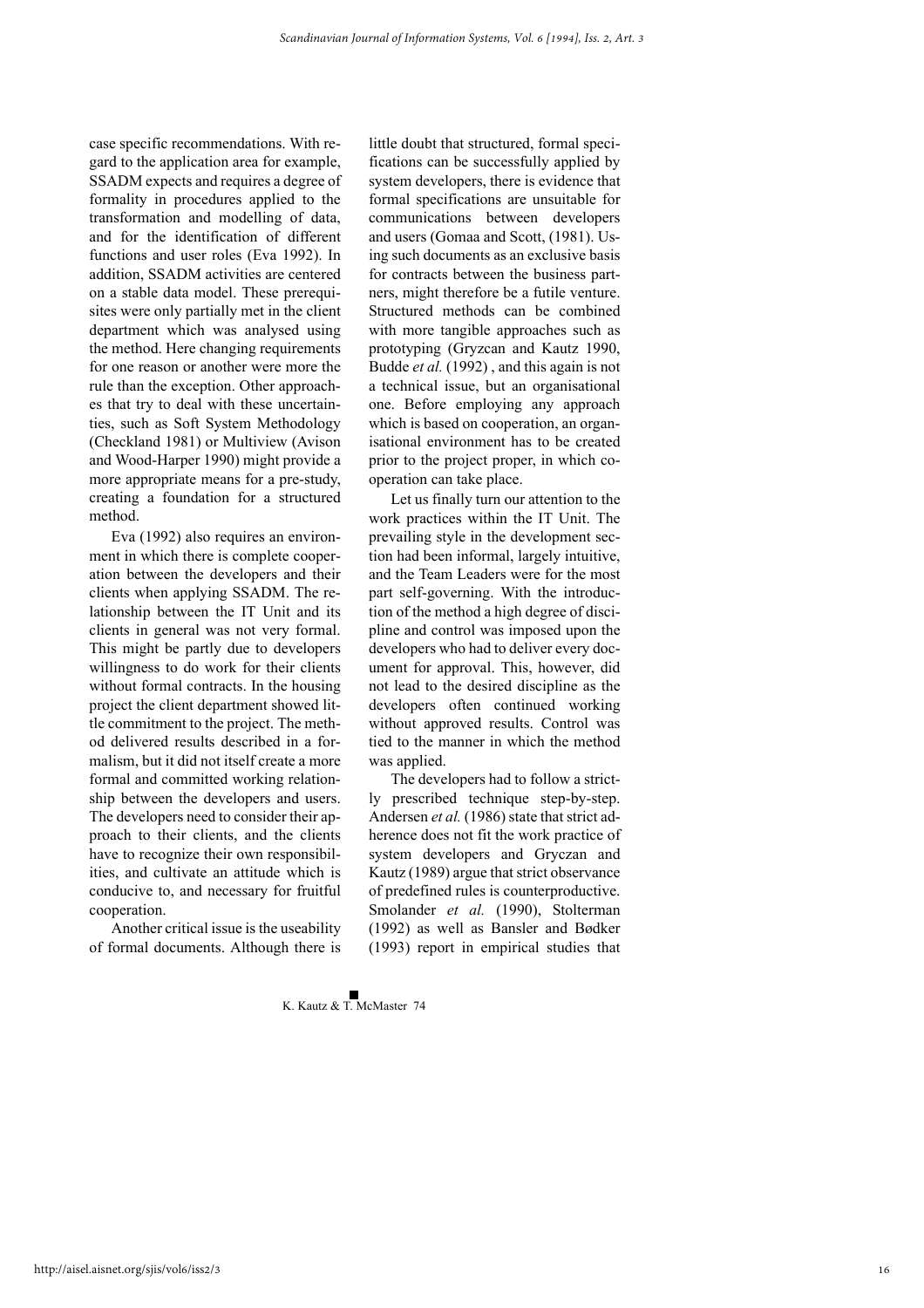many skilled developers use only parts of a method, and that they judge methods which show a simple and consistent picture of the development process as irrational. This is in line with the feelings of the developers in the housing project. They felt restricted by the method, particularly by the way in which it was used, and they assessed it to be both inappropriate and impractical. One possibility for overcoming this problem, is to tailor the method to the specific needs of the organisation. This might lead to the right balance between structure and control on one hand, and informality and autonomy on the other. In the context of SSADM, this has been proposed by Ashworth and Goodland (1990) in their textbook for the method. This is however not a technical matter as most methods can be easily adjusted by experienced developers themselves, but is an organisational and cultural issue, as it presupposes an environment in which tailoring taking into account all expertise existing in an organisation is wanted and possible.

#### **7. Conclusions**

Our case study describes an attempt to introduce a structured method and is an example for bringing about organisational change in a system development department. In this case the introduction of the method became an u delivered promise. The effects expected did not come and the method was abandoned. But this cannot just be explained by deficiencies of the method. The whole introduction process and its social and organisational context played a major role.

As a summary and to wrap up this paper, we like to put forward three main conclusions.

Research on the diffusion of structured methods consist by and large of quantitative studies or investigations which emphasise the use and the useability of method features. Such studies provide information about the spreading of different approaches and explain strengths and weaknesses of methods. We have broadened that view and focus on the introduction process and its context. Our case study shows that such a perspective uncovers additional facts and contributes to a better understanding of why or why not structured methods are spread and used.

We conducted our study based on the insight that the interaction of several, non-technical factors, and not the individual factors as such and independently from each other, influence the introduction process. This research perspective originated from work done in the field of investigating the development, introduction, and use of information systems. The work presented here demonstrates that such a framework can beneficially be transferred to research about the diffusion and use of system development methods.

Finally, on this basis, it is possible to give recommendations to support the introduction of methods for the development of computer-based systems. We have directed our recommendations to the organisation in our case study. Some of them are generalizable, some of them are not. They do not offer a guaranteed prescription for success, but we feel that they have some value in that they may help to minimise the risk of failure for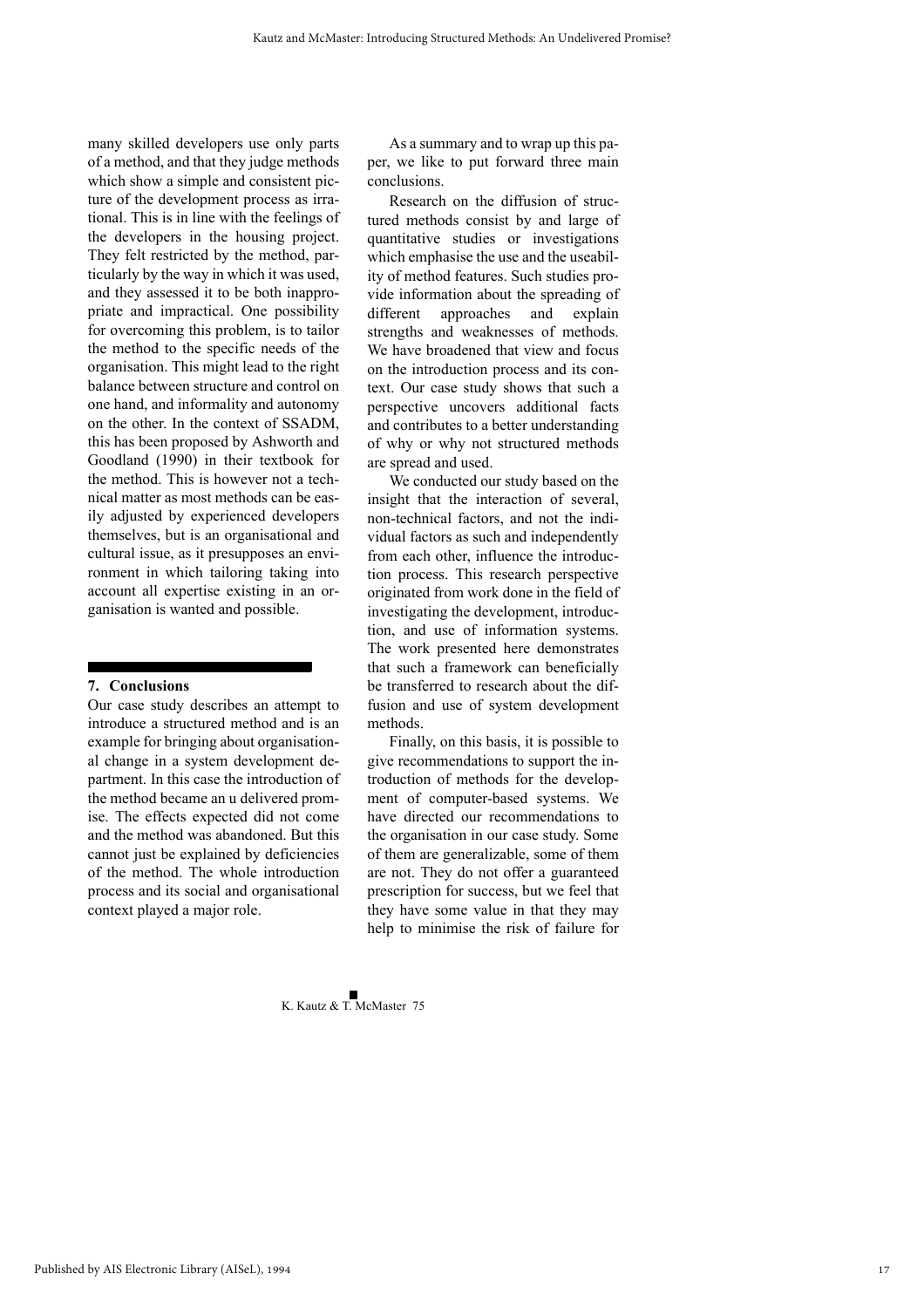future introduction and further diffusion of structured development methods.

#### **Acknowledgements**

The study reported in this article was performed while Karlheinz Kautz was a visiting lecturer at the Department of Mathematics and Computer Science at the University of Salford, England. The support of this institution is gratefully acknowledged. The authors also like to thank the three anonymous reviewers and Finn Kensing, Steinar Kristoffersen, Carsten Sørensen, and Ivan Aaen for their helpful comments.

#### **References**

- Andersen, N. E., F. Kensing, M. Lassen, J. Lundin, L. Mathiassen, A. Munk-Madsen, P. Sørgaard, (1986). *Professional Systems Development, Experience, Ideas and Action* (in Danish). Teknisk Forlag. København.
- Ashworth, C. and M. Goodland, (1990). *SSADM: A Practical Approach.* McGraw-Hill. London, New York.
- Avison, D. E. and A. T. Wood-Harper, (1990). *Multiview: An Exploration in Information Systems Development.* Blackwell Scientific Publications. Oxford.
- Bansler, J. and K. Bødker, (1993). A Reappraisal of Structured Analysis: Design in an Organizational Context. *ACM Transactions on Information Systems*, 11 (2): 165- 193.
- Bjerknes, G., (1992). Dialectical Reflection in Information Systems Development. *Scandinavian Journal of Information Systems*, 4:55-78.
- Budde, R., K. Kautz, K. Kuhlenkamp, H. Züllighoven, (1992). *Prototyping - An Approach to Evolutionary System Devel-*

*opment.* Springer Verlag. Berlin, Heidelberg, New York, London.

- Checkland, P., (1981). *Systems Thinking, Systems Practice.* Wiley. Chichester, UK.
- Downs, E., P. Clare, I. Coe, (1988). *Structured Systems Analysis and Design Method, Application and Context.* Prentice Hall. New York, London.
- Eva, M., (1992). *SSADM Version 4: A User's Guide*. McGraw Hil. London, New York.
- Floyd, C., (1986). A Comparative Evaluation of System Development Methods. In Olle, T. W., H. G. Sol, and A. A. Verrijin-Stuart, eds., *IFIP Conference on Information Systems Design Methodologies: Improving the Practice*, North Holland, Amsterdam, pages 19-54.
- Flyvberg, B., (1992). *Rationality and Power - The Science of the Concrete* (In Danish). Akademisk Forlag. Købnhavn.
- Galliers, R. D. and F. Land, (1987). Choosing Appropriate Information Systems Research Methodologies. In *Communications of the ACM*, 30(11): 900-902.
- Gomaa, H. and D. B. H. Scott, (1981). Prototyping as a Tool in the Specification of User Requirements. In *Proceedings of the 5th International Conference on Software Engineering*. IEEE, San Diego, CA.
- Gryczan, G. and K. Kautz, (1989). A Strategy for Cooperative Project Organisation. In F. J. Mowle, F. J. and P. F. Elzer, eds, *Experience with the Management of Software Projects 1989*. Pergamon Press. Oxford, New York, Beijing, Frankfurt, pages 87-92.
- Gryczan, G. and K. Kautz, (1990). A Comparative Case Study of Prototyping Tools Experiences and Conclusions. In Raviv,R., J. Z. Lavi, and W. E. Proebster, eds, *Proceedings of the IEEE Comp Euro on Computer Systems and Software Engineering*, pages 494-502.
- Gummesson, E., (1988). *Qualitative Methods in Management Research*. Student-litteratur, Sweden.
- Hirschheim, R., H. Klein, M. Newman, (1987). A Social Action Perspective of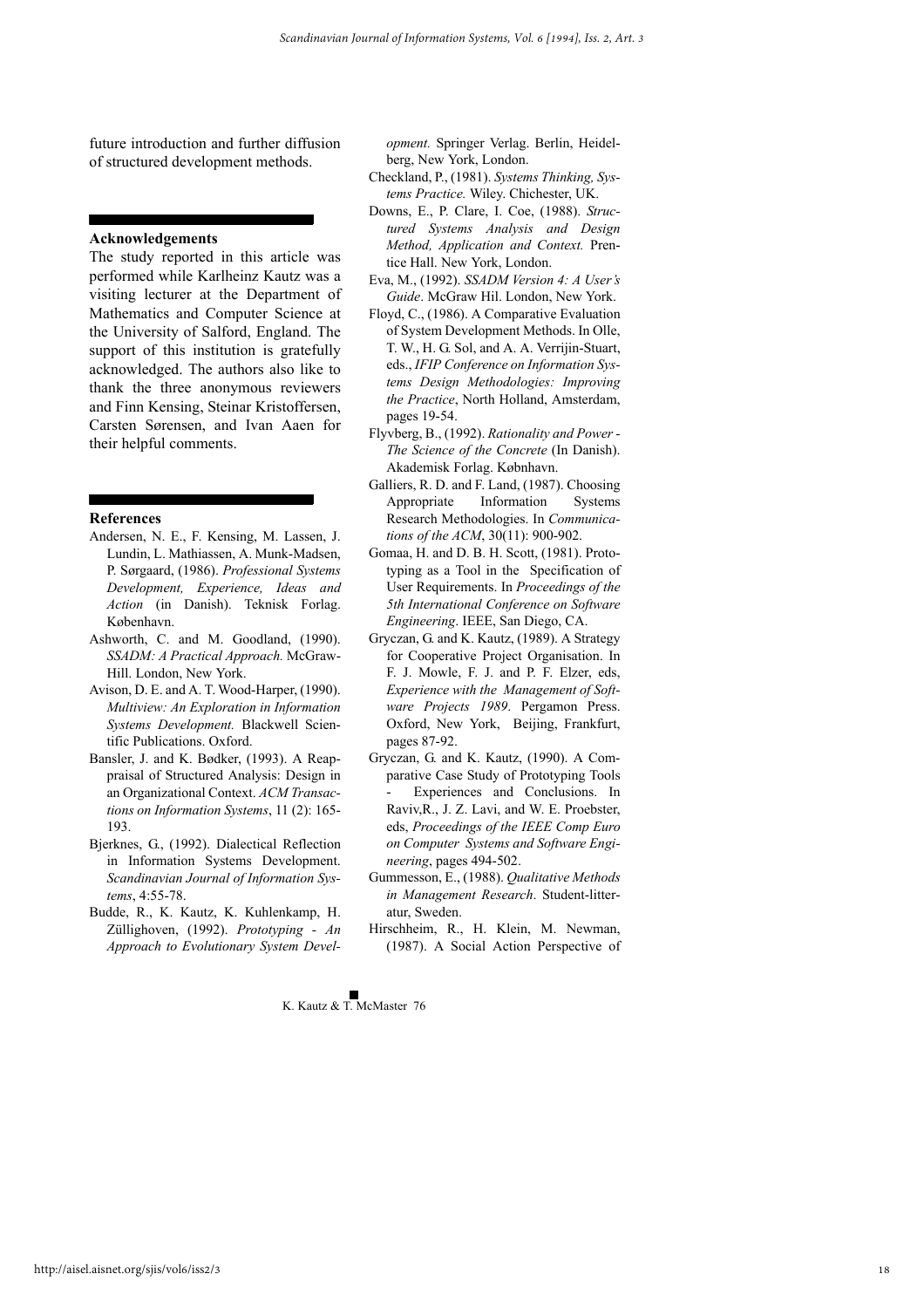Information Systems Development. In DeGross, J. and C. Kriebel, eds., *Proceedings of the 8th International Conference on Information Systems*, pages 45-56.

- Hirschheim, R. and M. Newman, (1988). Information Systems and User Resistance: Theory and Practice. *Computer Journal*, 31(5):398-408.
- Humphrey, W. S., (1989). *CASE Planning and the Software Process*. Technical Report, CMU/SEI-89-TR-26. Carnegie-Mellon University, Software Engineering Institute.
- Iivari, J., (1987). A methodology for IS Development as an organizational Change: A pragmatic Contingency Approach. In *Proceedings of the IFIP TC WG 8.2 Conference on Information Systems Development for Human Progress in Organizations*. May 1987. Atlanta, GA, USA, pages 197-217.
- Kautz, K. and A. Kluge, (1994). Social and Organisational Aspects of Introducing Standard Information Technology: The Introduction of an email System - a Case Study (in Norwegian) . In Christensen, G. E. and B. O. Elvenes, red., *Proceedings of the Norwegian Conference on Organisations' Use of Information Technology.* Business School of Norway, Bergen, pages 177-188.
- Kidder, L. H., (1981). *Selltiz, Wrightman & Cook's Research Methods in Social Relations*, Holt, Rinehart and Winston, New York.
- Lyytinen, K. and R. Hirschheim, (1987). Information Systems Failures-A Survey and Classification of the empirical Literature. *Oxford Surveys in Information Technology*, 4:257-309.
- Markus, M. L., (1983). Power, Politics, and MIS Implementation. *Communications of the ACM*, 26(6):430-444.
- Mason, R. O., (1989). MIS Experiments: A Pragmatic Perspective. Harvard Business School Research Colloquium. In Benbasat, I., ed., *The Information Systems Research Challenge: Experimental*

*Research Methods, Vol. 2*, Harvard Business School Research Colloquium, pages 3-20.

- Nachmias, C. and D. Nachmias, (1981). *Research Methods in the Social Sciences*. St. Martin's Press. New York.
- Raghavn, S. A. and D. R. Chand, (1989). Diffusing Software-Engineering Methods. *IEEE Software*, July 1989, pages 81-90.
- Roberts, H. J. and P. R. N. Barrar, (1992). MRPII implementation: Key Factors for Success. *Computer Integrated Manufacturing Systems*. 5(1): 31-38.
- Rogers, E. M., (1983). *Diffusion of Innovations.* Third edition. Free Press. New York, London.
- Smolander, K., V.-P. Tahvannainen, K. Lyytinen, (1990). How to Combine Tools and Methods in Practice - a Field Study. In Steinholz, B., A. Sølvberg, and L. Bergman, eds., *Advanced Information Systems Engineering*, Lecture Notes on Computer Science 436, Springer Verlag, Berlin, pages 195-214.
- Stolterman, E., (1992). How System Designers think about Design and Methods - Some Reflections Based on an Interview Study. *Scandinavian Journal of Information Systems*, 4:.137-150.
- Tornatzky, L. G. and K. J. Klein, (1982). Innovation Characteristics and Innovation Adoption-Implementation: A Meta-Analysis of Findings. *IEEE Transactions on Engineering Management*, 29 (1):28-45.
- Verygard, R., 1(987). Information Management: Implementing a Methodology. *Information and Software Technology*, 29(9): 469-474.
- Walsham, G., (1993). *Interpreting Information Systems in Organizations.* Wiley Series on Information Systems, Chicester.
- Wastell, D. G., (1992). The Social Dynamics of Systems Development: Conflict, Change and Organizational Politics. In S. Easterbrook, ed., *CSCW: Cooperation and Conflict?* Springer Verlag, London.